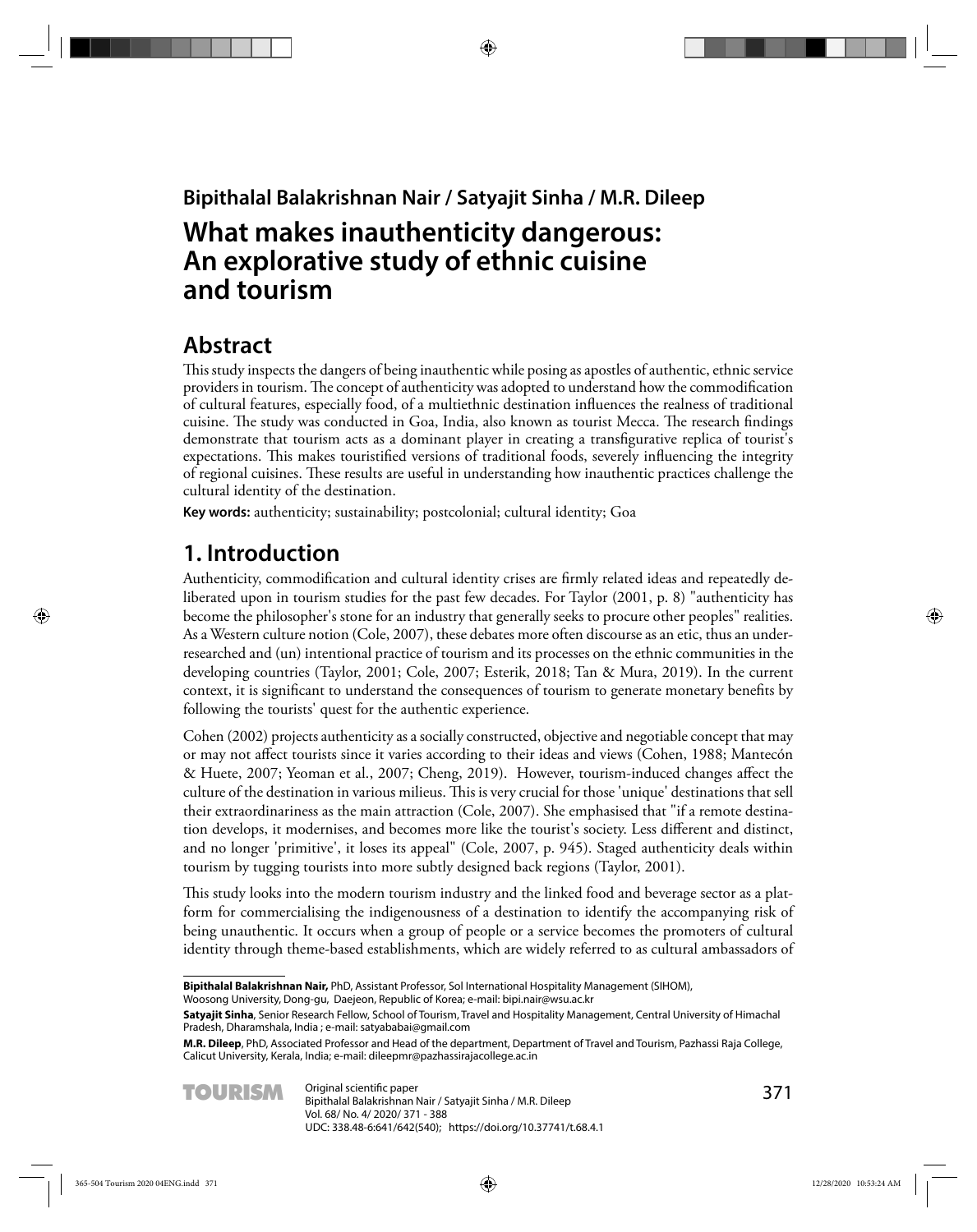the home country (Wood & Munoz, 2009). They brand ethnicity as a commodity in all levels of the tourism experience, such as attractions (arts, heritage and activities) and hospitality (food, culinary practices and service). They become tourist-oriented or touristified versions, which indeed affects the authentic culture of a place or its people. Authenticity is a current buzzword that sells very well in the tourism marketplace (Timothy & Ron, 2013). As a result, it is often exploited as a promotional gimmick, particularly in the area of heritage cuisines. This is one of the reasons for the mushrooming numbers of authentic, ethnic theme-based service providers all over the world.

In contrast to this tourism-induced change, the so-called ethnic apostles modified (or were forced to alter) traditional cultural practices for commercial gains. In either case, there will be an identity crisis, which affects the legitimacy and destination stability of a place (Timothy & Ron, 2013). Ever since the sociological stream of cultural commodification and otherness, issues of authenticity are more visible in developing countries . However, few studies are addressing how these ethnic/authentic establishments work in a popular tourist destination to cope with the increasing demand for destinations (Crang, 1997; Cole, 2007). The main aim of this paper is to understand tourism-induced authenticity issues in Goa, with a focus on theme-based food establishments. This paper argues that food is an integral element of culture and plays a substantial role in the projection for a destination's culture, identity and image in tourism. Therefore, unauthentic culinary practices have a potential impact on the sociocultural well-being of a destination, which in turns affects its sustainability.

#### Figure 1

**Conceptual framework of this study**



**TOURISM** Original scientific paper<br>Bipithalal Balakrishnan Nair / Satyajit Sinha / M.R. Dileep 372 Vol. 68/ No. 4/ 2020/ 371 - 388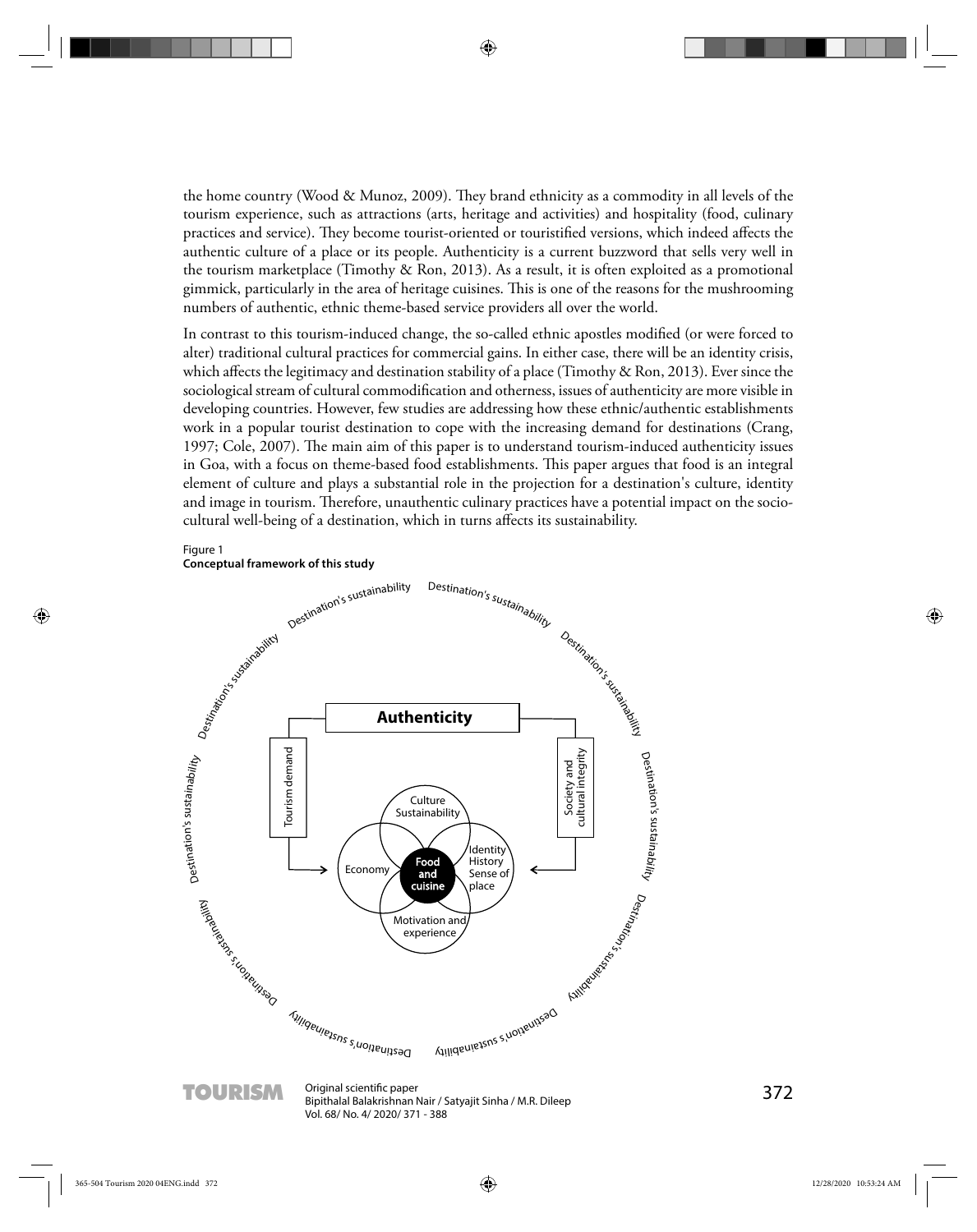# **2. Literature review**

## 2.1. History of commodification in and throughout tourism

Commodification in tourism has been debated in tourism literature for some decades. As far back the 1970s, Greenwood (1977) pointed out the potential of altering the nuances of local culture as part of tourism. He stated that "we already know from extensive experience that local culture . . . is altered and often destroyed by the treatment of it as a touristic attraction. It is made meaningless to the people who once believed in it" (Greenwood, 1977, p. 131). The term commoditisation was used to mention the way the elements of the local culture are converted to create tourist attractions. Commodification, from the essentialist/objectivist standpoint, can harm the originality of a place and replace it with surrogate staged authenticity (MacCannell, 1973).

Greenwood (1977) further states that commoditisation can be undertaken without the consent of the participants and result in the exploitation of local people. Later, Cohen (1988) opined that commoditisation is often correlated with local culture and can happen when the features of the local culture are utilised as touristic services or commodities, as they come to be performed or produced for touristic consumption. Such features may include local costumes and customs, rituals and feasts, and folk and ethnic arts. While commoditisation alters the possible elements to a form that can be used for consumption by tourists, commodification is the process of converting the commodities into value to exchange on the tourism market. Both terms are used interchangeably in tourism literature. For Cohen (1988), commodification denotes a process in which objects and practices are modified into commodities to be transacted for-profit, based on market value.

Smith (2009) argues that it is common knowledge among the so-called 'post tourists' that the tourist experience is largely commodified, and the search for authenticity is usually futile. Tourism causes commodification, which turns toured objects and activities into commodities to be transacted as part of commercial operations (Long, 2018). There is an argument that inauthenticity often emerges from the commodification processes, a phenomenon with alienating and exact exchange value (Halewood  $&$  Hanna, 2001). As part of commodification, the producers may be alienated, the utility of those commodities may be concealed underneath the exchange value, and their uniqueness may be replaced by a uniform social status (Shepherd, 2002). Commodification and the consequent possibility of staged authenticity can reduce the cultural value and appeal to tourists (Cole, 2007). As part of commodification, culture becomes an element of the tour package and turns into an explicit and paid performance (Greenwood, 1977).

Recent studies are also specifying the impacts of commodification. As part of commodification and commoditisation, culture is packaged, priced and sold like other consumer products; and even the experiences are packaged as a saleable commodity that results in pseudo-events (Yolal, 2017). Commodification targeting tourists is proposed to exert a profound impact on the authenticity of objects found in cultures and lifestyles (Ye et al., 2018). Wang (1999) considered commodification from two perspectives. The first is that tourism is commoditised and consumed as the product of hedonic and pleasurable experiences; the second perspective reveals the consumption of tourism as symbolic consumption.

### 2.2. The significance of being authentic in tourism

Authenticity, in general, is attributed to something genuine, honest and sincere (Krystallis, 2017). It is often viewed from the opposite perspective of inauthenticity, as Cohen (1988) pointed out a few

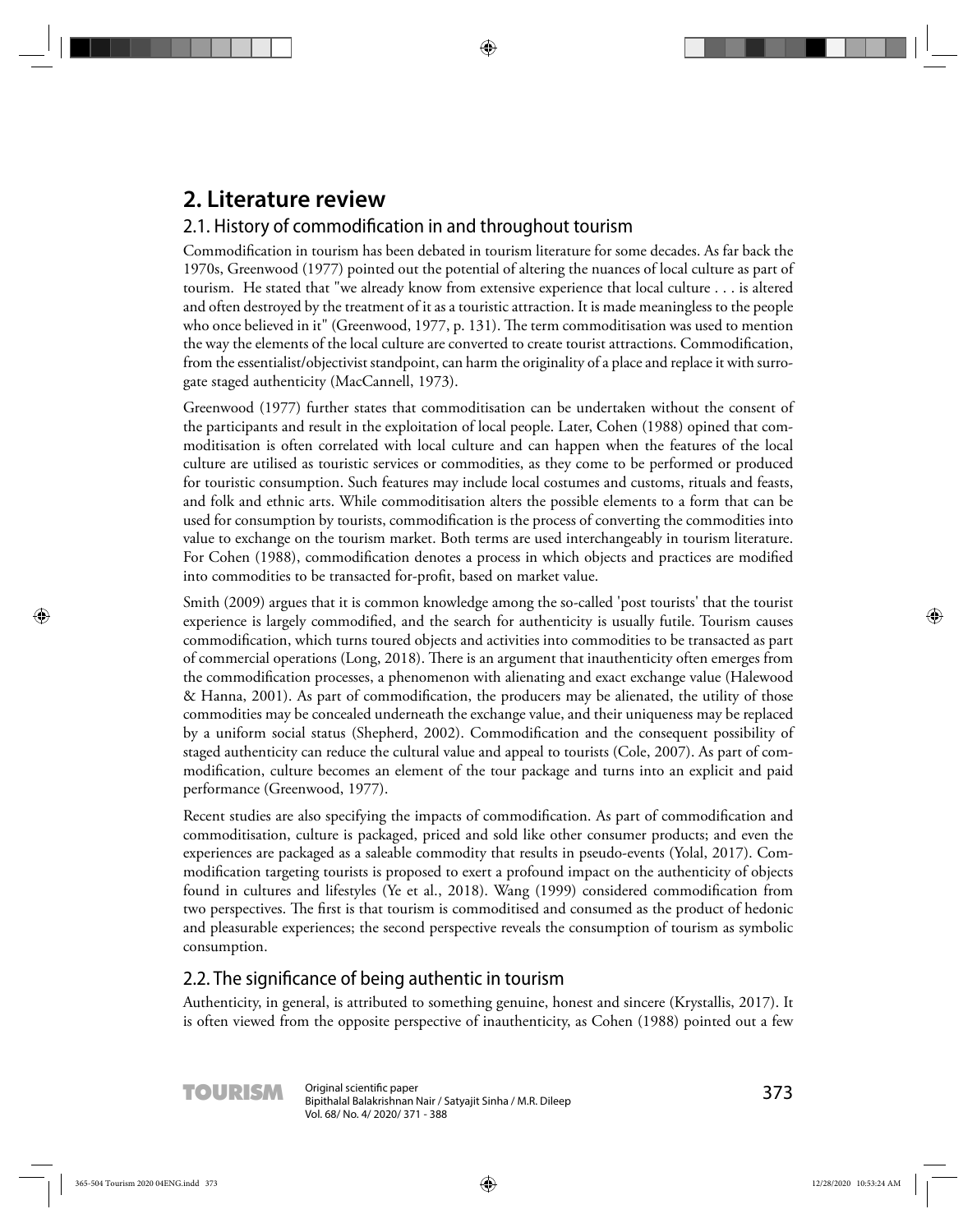decades ago. According to him, the modern man is in search of authenticity since society is inauthentic mainly. This leads those who wish to overcome the inauthenticity to look elsewhere for the desired genuine life (Cohen, 1988). In tourism practices, it has diverse elements, including the search for the authentic, pristine, pure, untouched and traditional (Wang, 1999).

Furthermore, authenticity can be the quest for something "exceptional in its actuality and valuable" (Trilling, 2009, p. 93). The significance of authenticity in tourism is interpreted in numerous ways, and many have stated that authenticity can enhance the quality of heritage tourism (Cohen, 1988; Chhabra,  $2010$ ; Chiang & Cheng,  $2018$ ). Three types of authenticities are often used in the realm of tourism: objective authenticity, constructive authenticity and existential authenticity (Zhu, 2012). Objective authenticity focuses primarily on the genuineness of objects, artefacts and structures (Wang, 1999), as in the case of Museum artefacts. Authenticity may be certified, measured, evaluated, approved, and the like. As per constructive authenticity, tourists search for symbolic authenticity instead of objective authenticity (Culler, 1981). Existential authenticity considers personal aspects of tourists, such as their feelings and perceptions, to analyse their experience (self-searching approach).

As authenticity increases insignificance, the role and influence that authentic foods play in the attractiveness of destinations are also growing. Travel for cuisine, often called Culinary Tourism, has turned out to be a trend in many countries the world over (Williams et al., 2018). Authenticity has utmost significance in culinary tourism. As it relates to food tourism, authenticity is evaluated in terms of the genuineness of the local food in each location and how well the menu preserves the local culture (Zhang et al., 2019). It has been pointed out that the consumers' quest for authenticity can be seen in the search for foods perceived to be traditional and local (Sims, 2009). As local food and cuisine with authenticity have been essential factors of the tourist encounter, experiencing them is often treated as one of the 'best things to do' in many destinations (Anton et al., 2019). A study by Gupta and Sajnani (2019) on the influence of street food authenticity and the degree to which its variations impact the tourists' destination experience reveals the significance of local food authenticity in tourism destinations and overall tourist satisfaction. The findings make the point that tourists are less influenced by cultural disparity when they can adapt to diverse cultures. That authenticity has a substantial effect on their overall destination experience.

Zhang et al. (2019) distinguish three categories of authentic food seekers in the parlance of tourism. One group consists of travellers who seek authentic and local food as well as producers, servers, and domestic settings and want to experience an objective, constructive, and existential authenticity. For them, experiencing food from local restaurants that are operated and visited by people from the local community provides a unique touristic experience. Another category consists of tourists who prefer food that is a blend of familiar and unfamiliar cultural attributes, a sort of 'staged authenticity' that offers local food varieties, everyday services, and a casual environment. The third category seeks only supportive food of local flavour, as in the case of all-inclusive resorts. While discussing existential authenticity, Chhabra (2019) clarifies that tourism, akin to all human activities, is a place-based endeavour. Place, which is part of the tourist experience, is a complex of physical, social, cultural and emotional qualities. Food and gastronomy become part of that complex set, and they facilitate the significance of authenticity in gastronomy/culinary tourism.

#### 2 .3. The cultural dimensions of food: The importance of being authentic

Regional culture has extreme significance in the context of utilising local food culture as a significant attraction (Ab Karim & Chi, 2010; Horng & Tsai, 2012; Walter, 2016). Generally, food, culture and

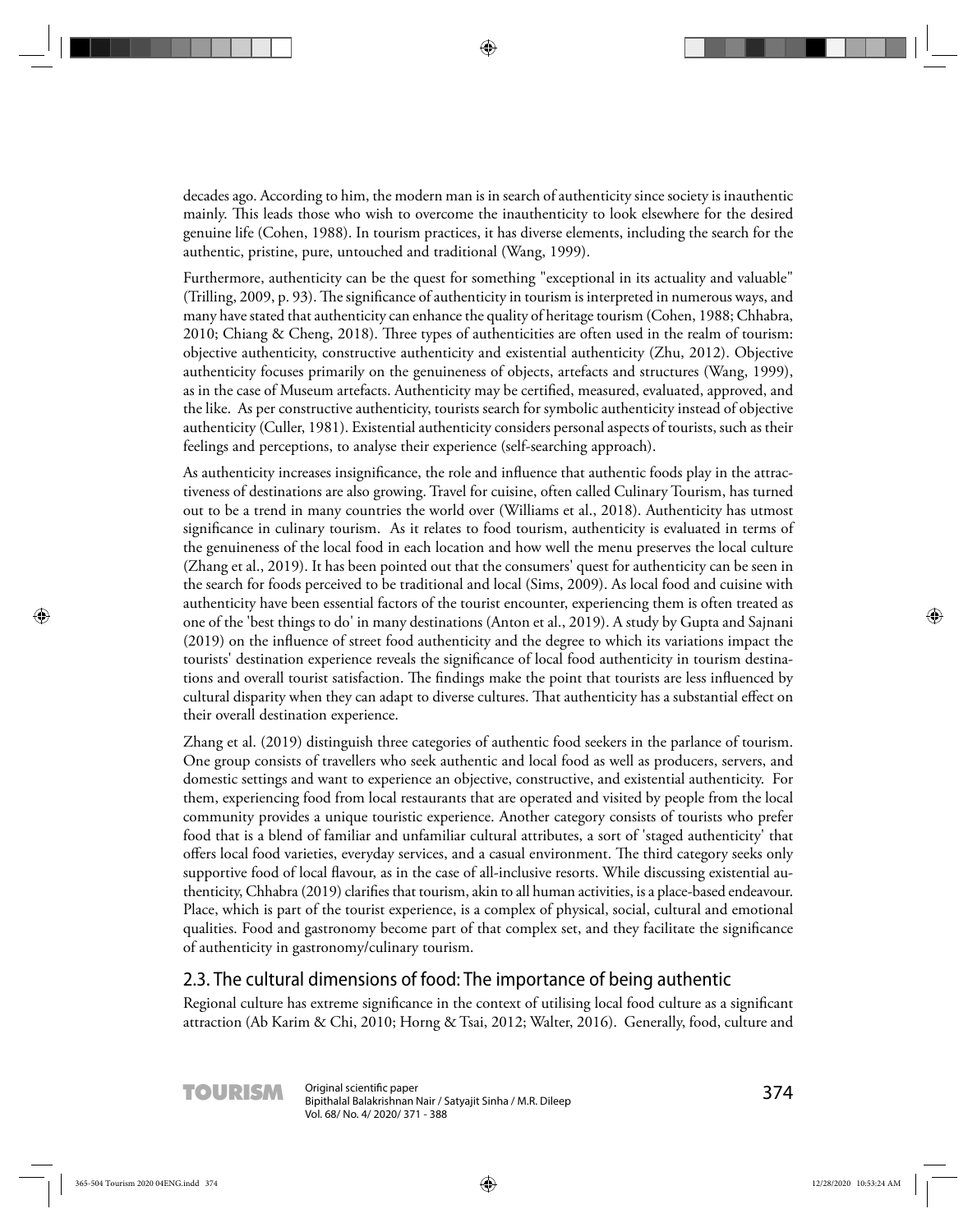the identity of places do share an intricate relationship among one another. Food can also be used by the destination to represent "cultural experience, status, cultural identity, and communicating" (Frochot, 2003, p. 82). Food and culture do possess a positive correlation, mainly since gastronomy acts as an essential vehicle for approaching popular culture (Tricárico et al., 2019).

The cuisine has significance as a cultural or national identity as well (Du Rand et al., 2016). An aspect of this significance is that food can add extra value to the image of the destination (Hall, 2006). This is crucial when the destination can offer traditional and local cuisine with cultural significance. Authentic and exciting food has been a key attraction for visitors (Ab Karim & Chi, 2010), and destinations are increasingly using food-related attractiveness to remain competitive in the international tourism sector. Gastronomy itself is being treated as a tourism product in some instances when destinations have a good mix of food varieties to offer. All these factors together provide an ideal tourism product for the consumption of gastronomy tourists (Fields, 2007; Ab Karim & Chi, 2010).

The gastronomic identity comes from a group of cultural factors, including historical events, religion, ethnic diversity, regional capabilities, traditions, beliefs and values. The gastronomic identity is utilised by many destinations to create a unique and memorable experience for travellers (Harrington, 2005). Everett and Aitchison (2008) discovered that food and food-related industries could be valuable in the formation of regional identities; that food tourism can strengthen identity and be an alternative means of local and regional development; and that food tourism can be a means of enhancing and extending tourist spending without compromising the region's environmental, social or cultural fabric.

Authentic food can add to the uniqueness and attractiveness of destinations (Sukalakamala & Boyce, 2007) and can contribute to a destination's image (Frost, 2006; Okumus et al., 2007; Fusté-Forné, 2019). Perceived authenticity of the cuisine, the ambience and interior of a restaurant, evidence of traditional cultural practices in food preparation, cooking and consumption, the scope of cross-cultural interaction, and the ethnicity and perceived localness of hosts are all key elements for the presentation of local culture in and through tourism (Jang et al., 2012; Tsai & Lu, 2012; Chhabra, et al., 2013). These components of authenticity are cited by Walter (2016) in a study on culinary tourism accomplished through living history. The site of the study presents a complex and effective staging of authenticity and tourism, both spatially and temporally. Varied spatial dimensions of authenticity are presented on numerous stage sets — the market, the kitchen rooms and the dining room — for a presentation of culinary tourism.

Similarly, Horng and Tsai (2012) also pointed out the significance of the elements of gastro-authenticity. They stated that providing the unique flavour of local cuisines is an essential element of tourism, and the uniqueness of the destination's cuisine has become a significant factor in making a destination popular and attractive. The authenticity of the food and the culinary environment can be prime attributes in the perceptions of authenticity seekers (Sims, 2009; Özdemir & Seyitoğlu, 2017; Bertan, 2020). The availability of authentic foodservice products elevates its value in the eyes of the consumer (Keiningham et al., 2019). Sims (2009, p. 334) observes that "local products can appeal to tourists on several levels, from the simple demand for typical products that can be purchased and consumed as a symbol of place, through to the complex and deep-seated quest for a more authentic sense of self". It is also important to note that the perceived quality of culinary experiences in a destination may strongly influence a repeat visit to the same destination (Povey, 2011; Jang et al., 2012; Tsai & Lu, 2012; Sari & Nazli, 2019). Robinson and Cloffird (2012) point out that a re-visitation intention is positively correlated with the satisfaction of the perceived authenticity of the foodservice.

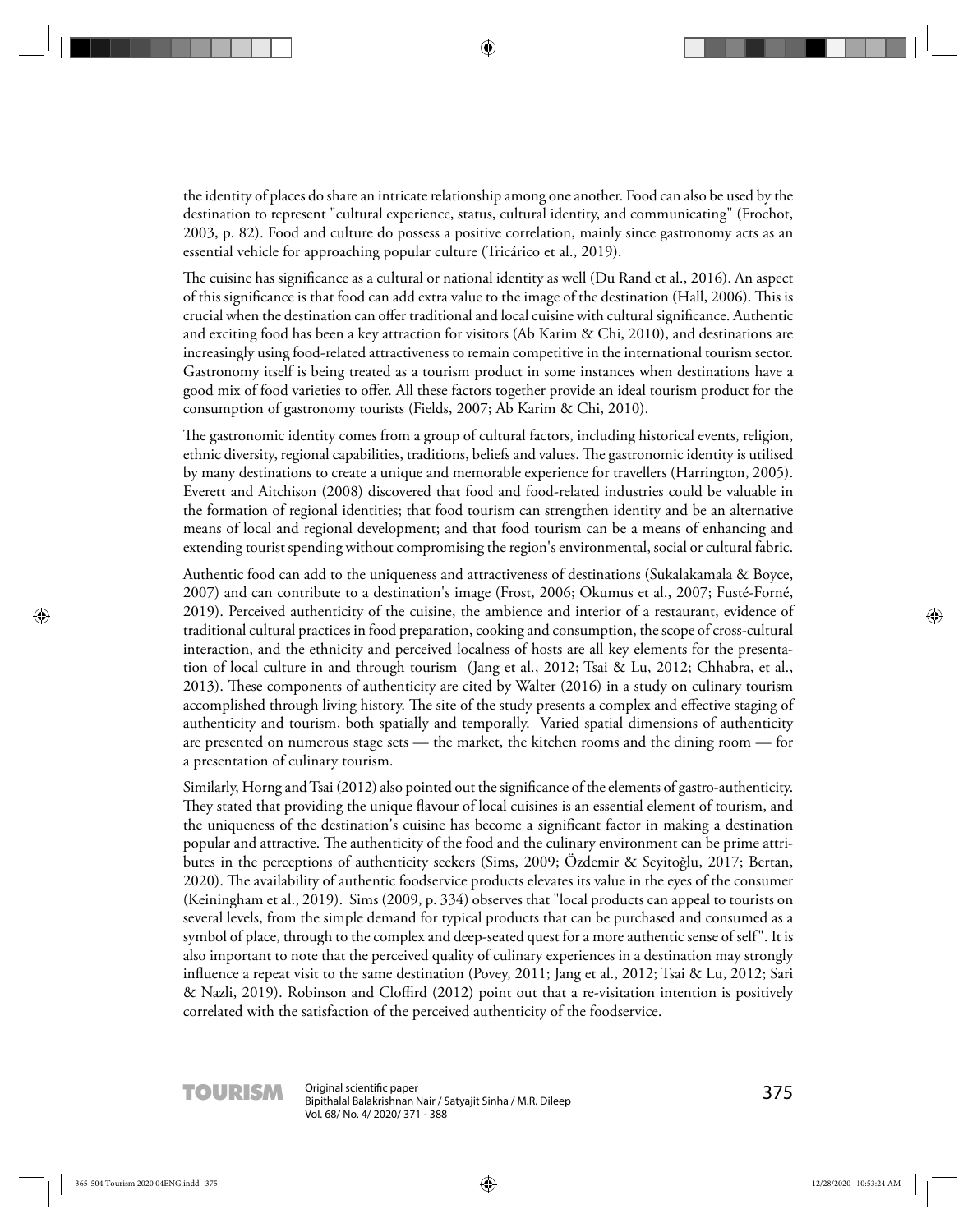Table 1 **Theoretical review: Food, tourism and destination** 

| Food, tourism and<br>destination concepts | <b>Theoretical review</b>                                                                                                                                                                                                         |  |  |
|-------------------------------------------|-----------------------------------------------------------------------------------------------------------------------------------------------------------------------------------------------------------------------------------|--|--|
| As a motivation                           | • Food can act as a primary trip motivator (Quan & Wang, 2004).                                                                                                                                                                   |  |  |
|                                           | • Great food and drink experiences do significantly contribute to travel motivation and behaviour<br>and influence the tourist experience in a destination (Wang, 2015; Hall, 2019).                                              |  |  |
|                                           | • Culinary products are valued not only as part of the group of factors that influence initial travel<br>decision making but also as a vital and valuable factor for returning to a location (Harrington &<br>Ottenbacher, 2010). |  |  |
|                                           | • Gastronomy is a motivating factor for many in visiting destinations<br>(Sedmak & Mihalic, 2008; Hsu et al., 2009).                                                                                                              |  |  |
| Economic<br>contribution                  | • Increased tourist expenditure on 'local food' can lead to an increased multiplier effect in the local<br>economy (Torres, 2002; Sims, 2009).                                                                                    |  |  |
|                                           | • Green and Dougherty (2008) stated that culinary tourism is an innovative approach in promoting<br>economic development, developing local food systems, and celebrating regional culture.                                        |  |  |
| Sustainability                            | • Handszuh (2000) thinks that local cuisine is a valuable tourism resource, which can ensure value<br>addition and can enhance sustainable tourism progress.                                                                      |  |  |
|                                           | • Concerning travellers, dining in a restaurant is often pronounced as the most frequent leisure<br>activity and the second-largest daily expenditure while in the travel process (Hall et al., 2003).                            |  |  |
|                                           | • Providing local food can help reduce the environmental consequences of transporting food across<br>the globe to reduce carbon footprint in a positive way (Mitchell & Hall, 2003).                                              |  |  |
|                                           | • Local food samples and varieties become critical elements of a visitor's experience<br>(Kim et al., 2009; Kivela & Crotts, 2009; Thompson & Prideaux, 2009; Özdemir & Seyitoğlu, 2017).                                         |  |  |

# **3. Research design**

## 3.1. Information source and data collection

This study evaluated how tourism impacts the authenticity of traditional Goan Cuisine and its identity. Th erefore, this research focused on checking the websites of restaurants and other dining services tagged or marketed as 'authentic' or 'ethnic' Cuisine (Tsai & Lu, 2012). The data collection process consisted of three main stages (see Figure 2). Purposive sampling was used in this study. Purposive sampling is helpful to identify information-rich, context-specific samples relevant to the study (Patton, 2002; Saunders et al., 2018; Jang & Eves, 2019). Compared to other random and non-random sampling techniques, purposive sampling was found to be more fit for the research questions of this study to understand the inauthentic culinary practices in Goa induced by tourism, which have a potential impact upon the cultural identity. The applied purposive sampling criteria were aimed to select the most context-specific data sources (Etikan et al., 2016).

In the first stage (screening), restaurants or dining services were identified through TripAdvisor and Google, and those tagged with 'ethnic', 'traditional', 'authentic' and 'Goan' foods were screened in. In the second stage (sampling), 35 ethnic food providers in Goa were screened in, and 13 of them were purposively selected by analysing factors including quality, quantity (the number of traditional foods offered), customer reviews, conventionalism, cultural/heritage ambience, and specialisations. The third stage (confirming) confirmed the choices by observation and was accomplished by three pilot visits to Goa in August 2019.

Three of the restaurants were found to be not functioning at the time of data collection and omitted from the study. Thus, the final ten providers were selected, and in-depth interviews were conducted from October to December 2019. Each interaction lasted between 90–120 minutes. The meetings were planned as unstructured to "allow respondents to let them express in their ways and pace, with the minimal hold on respondents" responses (Jamshed, 2014, p. 87). However, the topics of concerns oscillated around authenticity, ethnicity and traditional Goan Cuisine and followed by the interview guide.

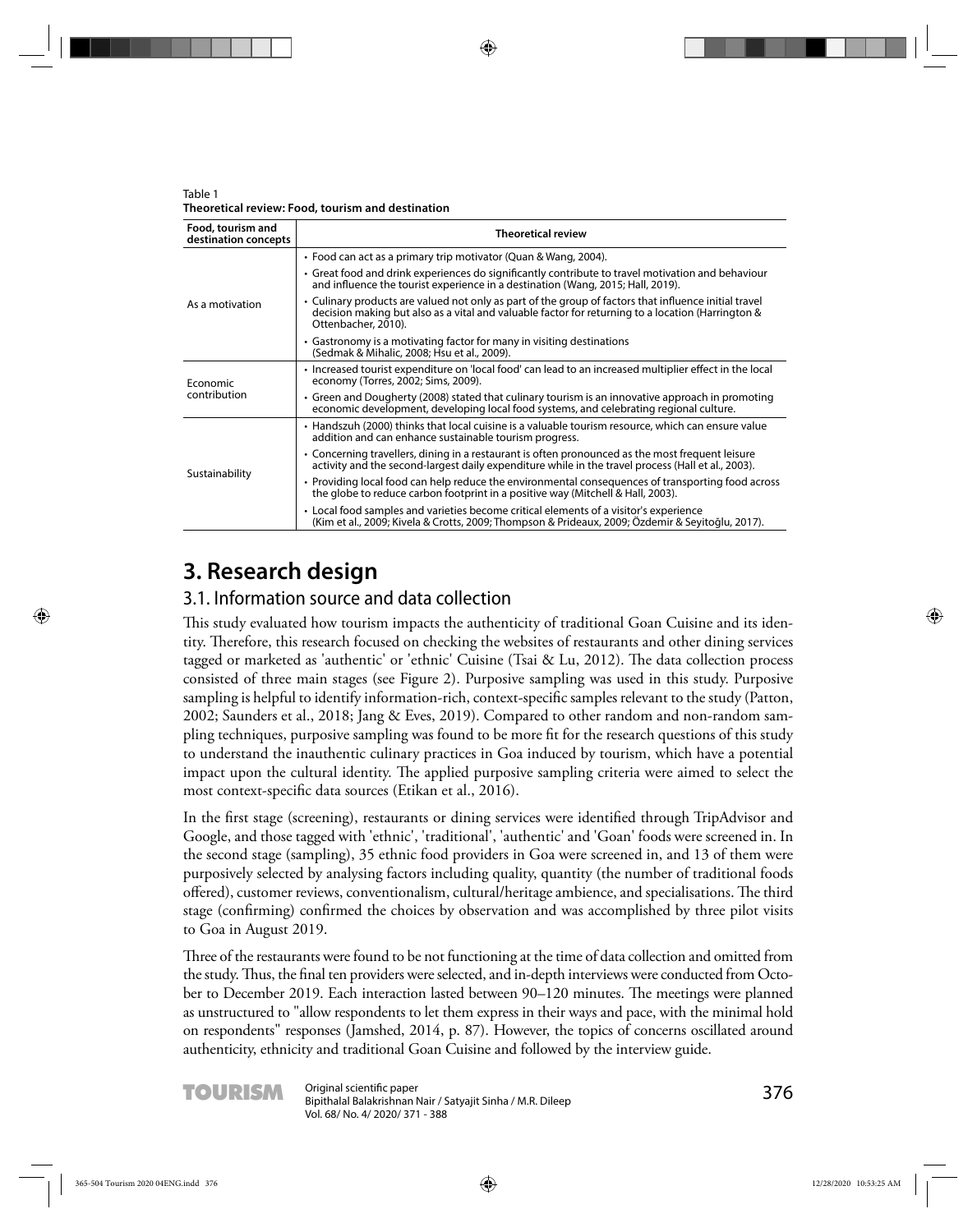

| Table 2             |  |
|---------------------|--|
| List of respondents |  |

| Sn | <b>Designation of respondents</b> | Gender | Code            |
|----|-----------------------------------|--------|-----------------|
| 1  | Restaurant manager                | Male   | R <sub>1</sub>  |
| 2  | Sales and marketing manager       | Male   | R <sub>2</sub>  |
| 3  | Restaurant manager                | Female | R3              |
| 4  | Restaurant owner                  | Female | R <sub>4</sub>  |
| 5  | Restaurant manager                | Male   | R5              |
| 6  | Restaurant owner                  | Male   | R6              |
| 7  | Chef                              | Male   | R7              |
| 8  | Chef                              | Male   | R8              |
| 9  | F&B service                       | Female | R <sub>9</sub>  |
| 10 | Cook                              | Male   | R <sub>10</sub> |

### 3.2. Study region

Goa, one of the most popular tourist destinations on the Indian continent, is also known as a tourist Mecca. It is well known for long sandy beaches; multi-cultural, postcolonial heritage; and Goan Cuisine. "The Portuguese colonised Goa for 450 years, contributing to a distinctive combination of mixed religions, architecture, social structure and gastronomy" (Ransley, 2019, p. 5). Goan life and culture are amalgamated with such regional ethnic groups as the Saraswat (Konkani). This fusion can also be seen in its cuisine. Goa is famous for seafood, and Goan Cuisine is celebrated the world over and listed in acclaimed cookbooks like Clifford Wright's, *Some Like It Hot: Spicy Favorites from the World's Hot Zones.* 

**TOURISM** Original scientific paper<br>Bipithalal Balakrishnan Nair / Satyajit Sinha / M.R. Dileep<br>**Source** Satyan Disperse States of the Satyan Disperse States of the Bileep Vol. 68/ No. 4/ 2020/ 371 - 388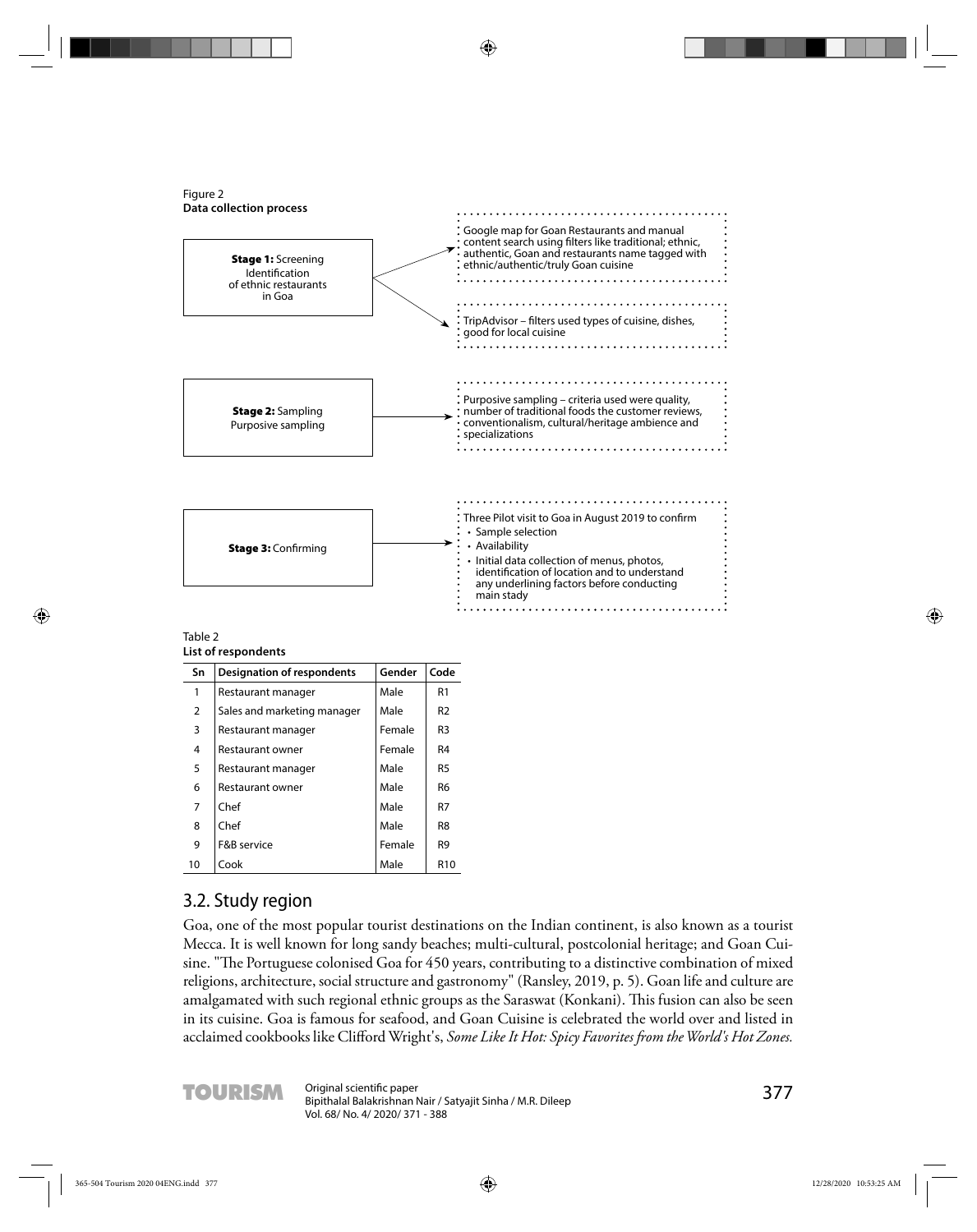Tourism produces both a positive and negative impact on Goa. Recent studies (Wilson, 1997; Falleiro, 2015; Ransley, 2019) listed the critical socio-cultural, tourism- induced issues in the region. Their list includes the "commercialisation of traditions; dilution of cultures; development of artificial culture; loss of identity; discontentment and uneasiness; forced changes and adjustments; inappropriate imitation of foreign lifestyles; and changes in food and local cuisines" (Falleiro, 2015, p. 86). These issues are also getting considerable public attention and leading to anti-tourism campaigns. Journalist Anjali Rao (Slow Food, 2017, p. 1) wrote the following:

The growth of the tourism and hospitality industry has taken a heavy toll on Goan Cuisine, which is *becoming endangered, these days it is diffi cult to fi nd an authentic Goan restaurant, which is on the verge of closing as they are unable to face the competition of this onslaught of fast-food culture.*

At the same time, there are several hotel and restaurant chains tagged with authentic or ethnic cuisine that stand out from the crowd. As part of the larger project, this study primarily focuses on Goan Cuisine and its authenticity issues to understand the level of crisis.

#### 3.3. Data analysis

The data collected through in-depth interviews were qualitatively analysed through Leximancer software. Leximancer is content analysis software, which extracts and represents the main concepts contained within the text as well as how they are related. It differs from the other popular software like Vivo, ATLAS.ti and CATPAC since it does not employ word occurrence or coding of terminologies and phrases. This software is efficient in extracting the central concepts and ideas (Tseng et al., 2015), especially the detailed qualitative descriptions. Leximancer thus measures the presence of repeated concepts and the ways these concepts are semantically interrelated. Leximancer software is comparatively brand new to the tourism studies; this software found to be widely adopted in qualitative researches such as destination image analysis (Tseng et al., 2015; Qi & Chen, 2019); tourist experience and motivation (Li & Ryan, 2014; Wu et al., 2014) destination's food identity (Brochado,2019); and authenticity (Trinh et al., 2014; Nichele, 2019)

#### Figure 3





TOURISM Original scientific paper<br>Bipithalal Balakrishnan Nair / Satyajit Sinha / M.R. Dileep<br>
States of the Satyan Mair / Satyajit Sinha / M.R. Dileep Vol. 68/ No. 4/ 2020/ 371 - 388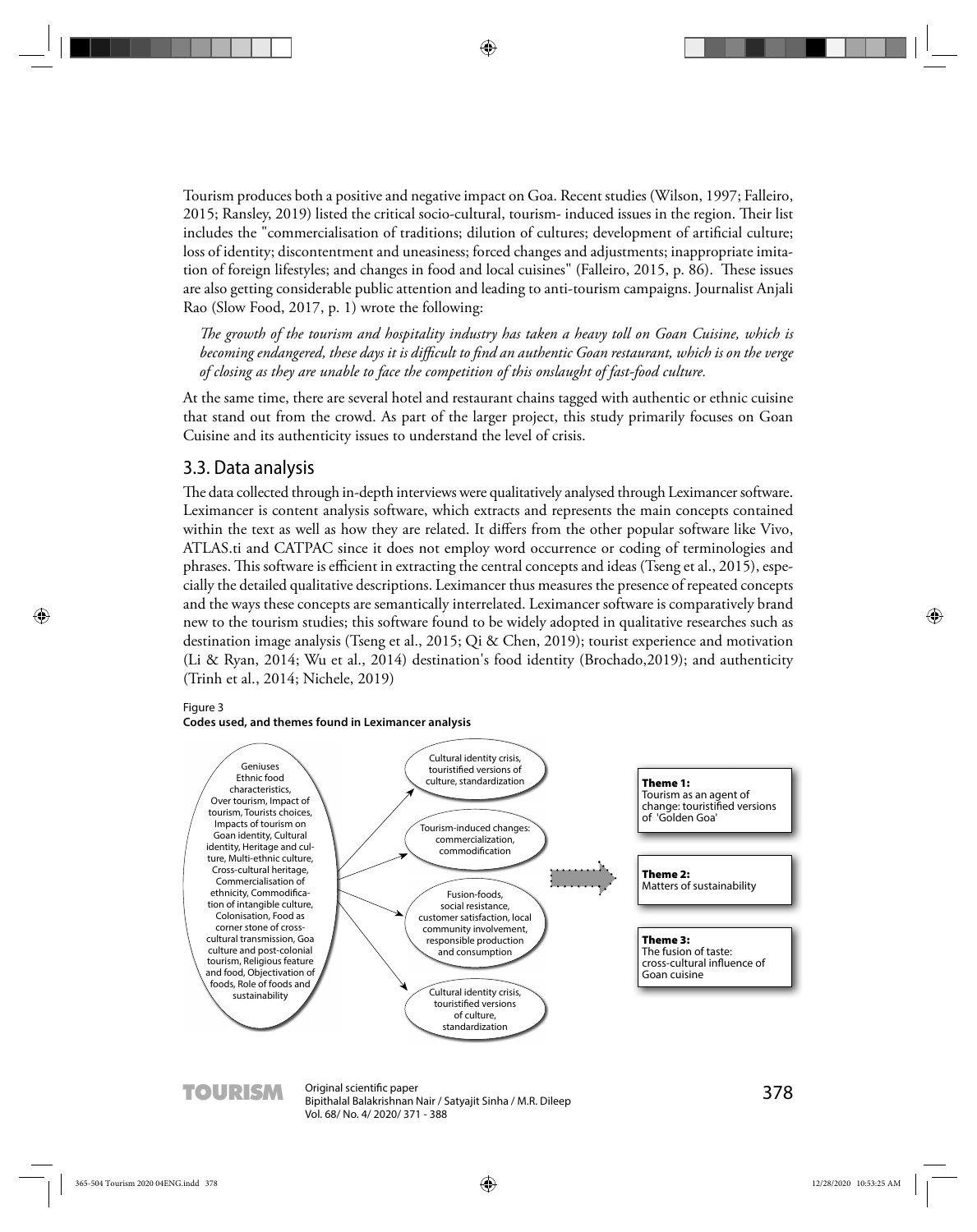# **4. Findings and discussion**

A ccording to Given (2015, p. 103), "qualitative researchers need to balance three voices in their writing about the research result: the data (participant's voice); the interpretation (researcher's voice); and the published literature (disciplinary voice)". At that juncture, this study merges findings and discussion sections (Blaer et al., 2020; Egger et al., 2020; Faisal et al., 2020) to represent and balance these three prominent voices.

As Beer (2008, p. 153) opined, "consumers are increasingly demanding more of their food in terms of originality and authenticity, whatever authenticity means, which can create problems". Food on holidays can be described in several ways since it is correlated to the reasons for the visit, typologies of tourists such as their culture, personal interest, and intention. However, it is significant to note that increased tourism demands create enormous pressure on the local hospitality industry to cope with tourists' requirements.

### 4.1. Tourism as an agent of change: Touristified versions of 'Golden Goa'

The positive and negative impacts of tourism are a widely discussed topic, mainly in terms of environmental, economic and socio-cultural perspectives. Currently, more studies are focused on specific research areas like heritage, food and the arts. The modification of ethnic foods suitable to tourists' taste and demand seems to be influencing the regional identity. This study also has shown how tourism affects the Goan Cuisine through commercialisation. Most respondents commented that tourism is an agent of change to authentic Goan Cuisine, and they have to adjust the taste according to the demand. As per respondents,

*Yes, it is happening. Over tourism is harming environmental factors and impacting the traditional way of living which in due course deviating the authentic identity. See historically, and food has always been influenced by one another (R3).* 

*Nowadays when you go to many restaurants, and they will say, here Goan food is served, and they will do few Goan dishes such as Cafreal, Vindaloo and along with it, they will serve Chinese and other cuisines because they want to cater more customers to make more profit (R4).* 

As one of the most central features of the tourism experience, "food authenticity could be regarded as the genuineness of local food which is specific to a place and a kind of description of local culture" (Zhang et al., 2019, p. 3). In this sense, touristified versions of Goan cuisines (for whatever reason) are affecting the ethnic cuisine.

*I think there is an identity crisis in ethnic Goan Cuisine, and it is going towards like everyone is trying to innovate, like a trend. Somewhere in this process, the food is losing its identity. It's watering down, for an example of a tourist ask more spice to my dish in that case that particular recipe is not supposed to be that, you are already changing it according to the tourists liking, but it is not supposed to be eaten like that. In this way, if you are replacing a small proportion of the ingredient, it will lose its authenticity and taste, and by the time it will not be a Goan dish but something else. (R7)*

Issues of staged authenticity are not uncommon in modern tourism, especially in food tourism. According to Hayley (2019, p.1), "staged authenticity is primarily a cultural practice, event or activity that is *staged* for the tourists. It could be that this is an outdated practice or that it has been modified for tourism". In this case, staged authentic practices are one of the leading concerns that are shaping the real Goan taste. This has been mainly noticed in the case of 'ethnic restaurants' abroad (Tsai & Lu, 2012). However, in the case of Goa, everything seems to be 'modified' or 'altered' by or for tourism.

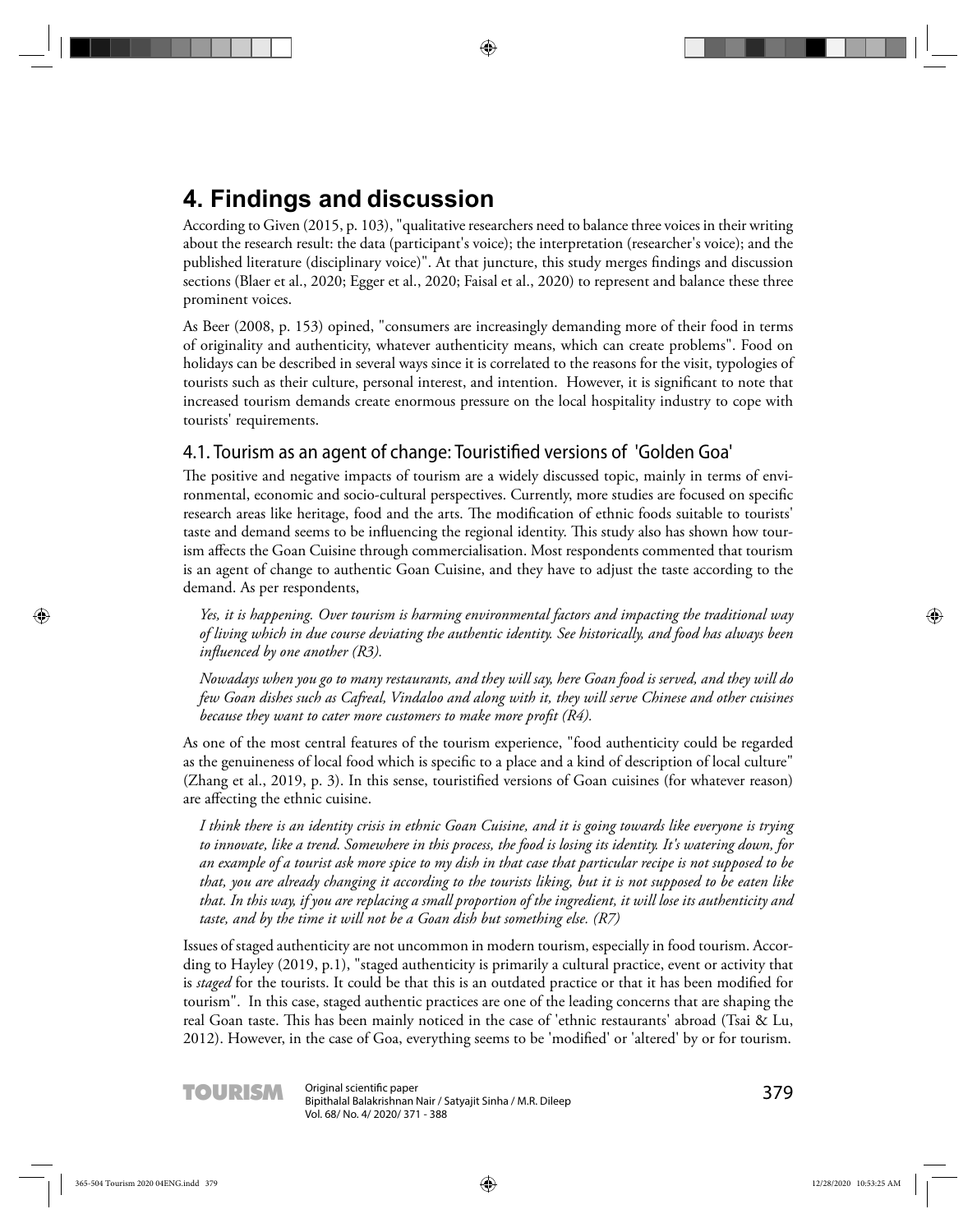*If you go to Calangute, Baga and the entire tourist places, there are many places selling fish curry- rice. Only the local would know how actual Goan fi sh curry-rice is an authentic one, but they trick accordingly,*  and you know people don't know what Goan fish-curry-rice is and will eat and it will be like ok this is *it, or it is probably like this only. (R2)*

This modification can be linked to the theoretical complexities of authenticity. As Beer (2008, p. 152) commented, "consumers are increasingly demanding more of their food in terms of originality and authenticity, whatever authenticity means, which can create problems". However, most tourists are not sure what is authentic. This may be due to the subjectivity of the concept. It is not uncommon in tourism to project something else as genuine, which lies somewhere in the middle of staged authenticity and unauthenticity, due to demand or for marketing purposes. Here the term staged authenticity is one used by tourism and cultural resource management researchers to define a way that traditional cultures are presented (i.e. staged) to outsiders.

There are many examples of 'touristification' of local cuisine restaurants altering their ingredients, preparations, dining styles, and presentations.

*We have to serve the dish as it is being served in a Goan house and the house, we put rice than put the curry on top of it and the rest of the fish and vegetables are served in the side of the plate. But, if you go to many other outlets, it may not be the same, they changed everything for the tourists, and eventually, you can have the only fusion of foods, not Goan. (R10)*

#### 4.2. The fusion of taste: Cross–cultural influence of Goan Cuisine

In this exploratory study, we looked at Goan gastronomy and tourism through a "cultural lens" (Boniface, 2003, p. 1), which indeed opened the cross-cultural definitions of Goan Cuisine—the celebration of hybridisation of ethnic identity. This is often linked to a colonised way of food tourism , as respondents are still under the nostalgia of colonisation (Nair, 2017). Food and its mundane nature of being a cornerstone in the cross-cultural transmission are vital to consider in the context of tourism and authenticity. The cross-cultural, multiethnic definitions of Goan foods are well-narrated in the interviews.

*Th ere are two types of Goan Cuisine one is 'SARASWAT' which is more of Hindu origin came from the coastal belt, villages and old Saraswat Brahmin families and the other one is of "Portuguese Origin". It is the Saraswat Cuisine followed by the Portuguese Cuisine arrived here in the early 16th century with the arrival of Portugal's in Goa. Th ere are many Goan Restaurants, but there few places where you would get authentic Goan dishes. Yes! Th ere are items like Cafreal, Vindaloo and Balchao…these items originate from the Portuguese which is now an integral part of Goan Cuisine. (R 1)*

According to Long (2018, p. 1), ethnic foods are defined "partly by how they differ from the foods of the dominant culture, and their place within that culture reflects a history of being other". In this way, the cross-cultural, postcolonial characteristics of Goan foods are prominent in many responses. Some respondents are trying to explain them with Goa's historical background; and, as it slightly differs from the mainstream cultures, they have shown cultural politics while describing the 'real Goan taste'. Indeed, it is a common practice in tourism. This study also has shown how "some individual members of ethnicity might want to highlight those differences, while others choose to downplay them and emphasise similarities" (Long, 2018, p. 2).

*See, in Hindu Saraswat form of cuisine, they use more of coconut and Kokom and avoid much of Tamarind (it will be used pinch basis). Th ere are few items like Goan Prawn Curry – there two versions one is* 

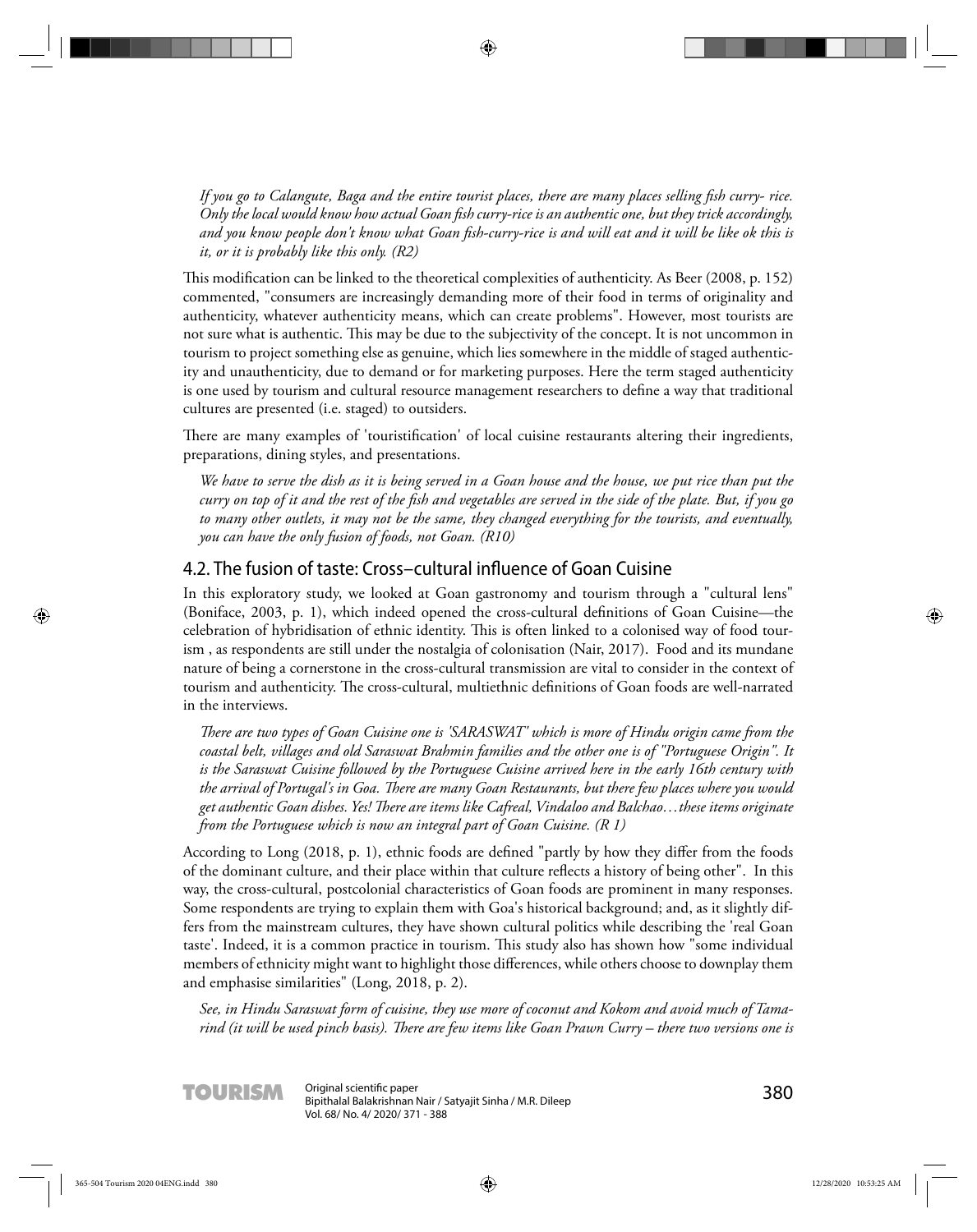*Saraswat version where the curry is Yellowish colour and the Christian (Portuguese) …Soups like 'Caldo Verde' and 'Canja De Galinha' these are of Portuguese origin; locals do not have any kind of soups they have Kokam sharbat or Sol Kadi. Take the example of "Dried Shrimp Kismoor" there are two versions of preparing Kismoor. One is Christian, and the other one is Saraswat version(R8).* 

Moreover, broader descriptions of gastronomic authenticity in the context of tourism and the characteristics of foodstuffs and how they are used and offered in their traditional style is also significant (Chhabra et al., 2003). Therefore, consuming ethnic food made by local people, according to indigenous culinary practices and served or consumed in its traditional way in regional settings, is an authentic experience (Kim et al., 2009). Interestingly, many conventional utensils are placed inside the dining area to create the ambience of ethnicity (see Figure 4). However, in terms of practice, traditional appliances are not viable for commercial use.

*Here the preparation is done in utensils like any other commercial restaurants. Only the Sandras and all those things are done in a cafra made up of copper; it is a vessel similar to Idli making vessels. Traditional slices of bread come from Goan bakery located very near to us (R 10).*

*Yah we use...there are few items…..especially in Xacuti which is prepared in mud pot but to make it commercially, we use silver utensils (R3).*

Although many definitions for authenticity lie within the sociology of tourism, we draw upon the observations of Smith and Xiao (2008) by arguing that if a food provider markets themselves as authentic, they should follow the cultural practices and parameters of the local cuisine as this allows tourists to learn about local culture. According to Özdemir & Seyitoğlu (2017, p. 4), "authenticity seekers have a strong tendency to experience authenticity in their travels, and the first context provides a suitable environment for them". This study has shown the objectification of traditional culinary food to create an ambience of indigenousness as part of the tourist gaze. This may not apply to those establishments that are multi-cuisine; but for those *ethnic, authentic*, Golden Goan restaurants, this may be vital. Most of the participants designated their establishments as ethnic, but not authentic. One of the basic sustainability concepts of Goan tourism and authenticity is practising the regional culture. Furthermore, culinary traditions are an integral element of the socio-cultural gaze of a destination.

#### 4.3. Matters of sustainability

This study provides valuable insights into the connection between authenticity, quality and sustainability. As one of the predominant attractions, local foods play an imperative role in destination development and promotion. Drawing from Zhang et al., (2019, p. 1) "the sustainability of rural development, both economic and environmental, has been increasingly linking to local food, which plays an indispensable role by preserving traditional culture, attracting tourists, and supporting the regional economy". This development is mainly obtained by creating job opportunities, especially for the regional hospitality sector. This study argues that the role of local cooks plays a crucial part in delivering authentic food through traditional culinary practices. However, in the case of Goa, many restaurants employ foreign chefs, which affects sustainability in terms of the socio-economic development of destinations. As per respondent,

*No…Th e chef who prepares Punjabi dishes also makes Goan Food. In case for Goan Restaurants were Goan locals dine, they are very particular about Goan Recipes, and you cannot cheat them. We cannot cook up anything and serve them. In restaurants were limited Goan Items are served like in case of ours, we manage it with North Indian Specialist cooks (R4).*

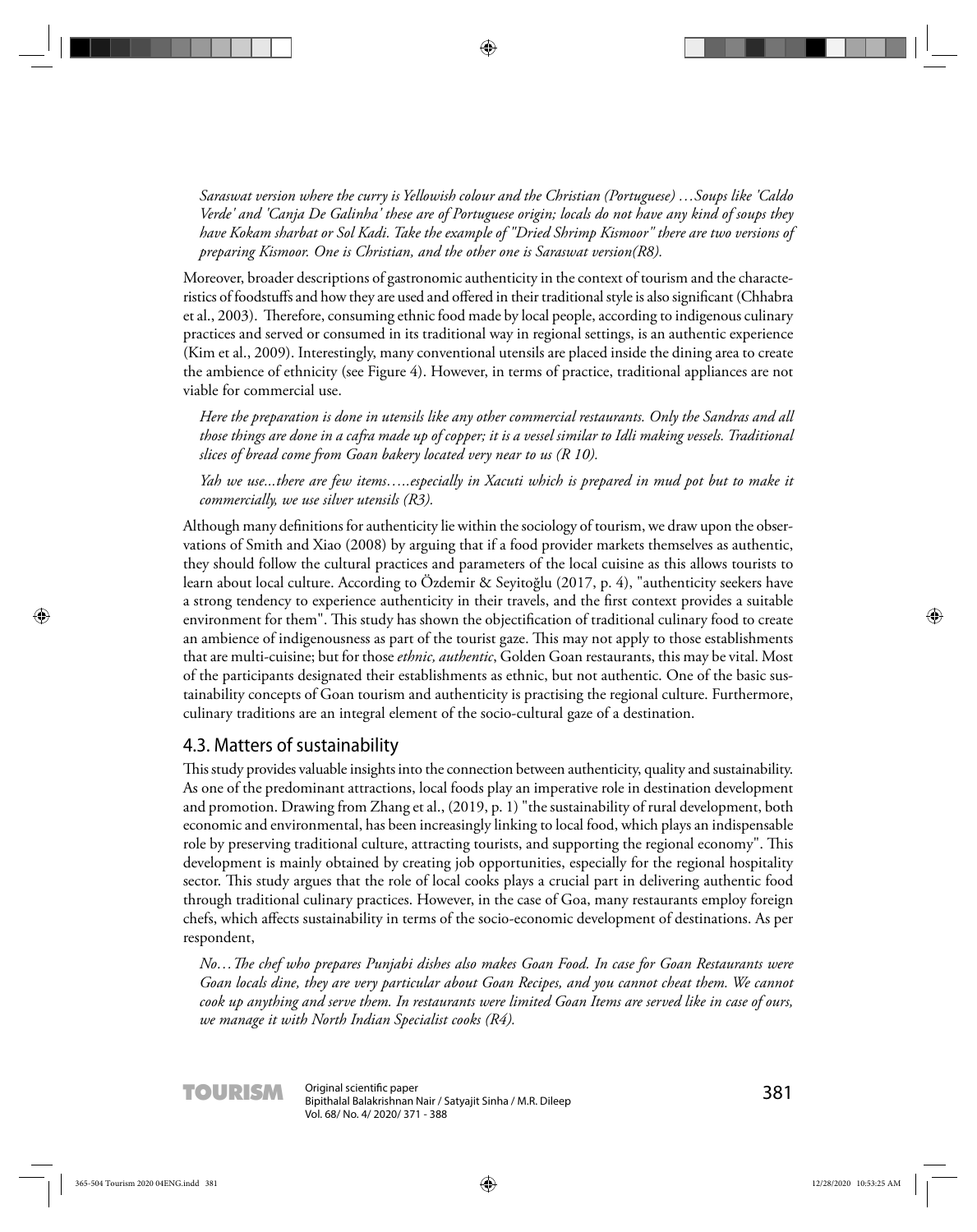These comments are crucial in this context. They know they are cheating tourists, who are ignorant of Goan Cuisine as the locals want dishes in a real authentic form (R8). This opens up questions of loyalty, as illustrated by the following:

*First of all, the tourists do not even know what they are eating, but when they experience it, it is something very new. Nevertheless, in the case of locals, it has to be very particular because they know what an authentic Goan recipe tastes like. To conclude the answer, we keep the recipe for each market same and intact (R1).* 

*Th ey (tourist) have minimal knowledge of Goan Food, but they know two or three popular Goan Dishes like Xacuti, Cafreal, etc. (R3).*

*See what happens is as tourists you would go to a shack for a prawn curry or Xacuti. Now the important here is who is cooking for you. Same way, certain restaurants in Goa serve you the real authentic food and when I say 'authentic' which is prepared the way it has to be. I have been to many restaurants for Vindaloo or a Balchao . . . I have always found it sweeter. Yeah. Balchao is supposed to be a pickle, and today it becomes the key ingredient in all the menus in Goa. Balchao is a pickle made with red chilli paste soaked*  in vinegar for a week for its flavour/texture, and then to that, you add meat or whatever you want, it *takes time to prepare. Today, everything becomes instant and made in minutes due to high demand (R8).*

A key finding in this regard is that even those hoteliers and restaurant managers generally show the least concern about 'authenticity and sustainability'. This suggests that improving knowledge among them is a crucial challenge to sustainability; quality and authenticity depend on the expertise and the level of participation of local communities. Quality characteristics of ethnic foods can be enhanced by deploying local people who can prepare and deliver regional cuisines. Similarly, this participation will increase the sustainable tourism development of Goa by providing employment opportunities and minimising economic leakage.

#### Figure 4

**Traditional; cooking utensils, now displayed as showpieces** 



Source: Author's photography.

# **5. Conclusion**

This study has discussed tourism-induced authenticity issues of ethnic Goan Cuisine. The research has shown how tourism's supply and demand and commodification influence the cultural politics of



TOURISM Original scientific paper<br>Bipithalal Balakrishnan Nair / Satyajit Sinha / M.R. Dileep<br>
San Dileep Vol. 68/ No. 4/ 2020/ 371 - 388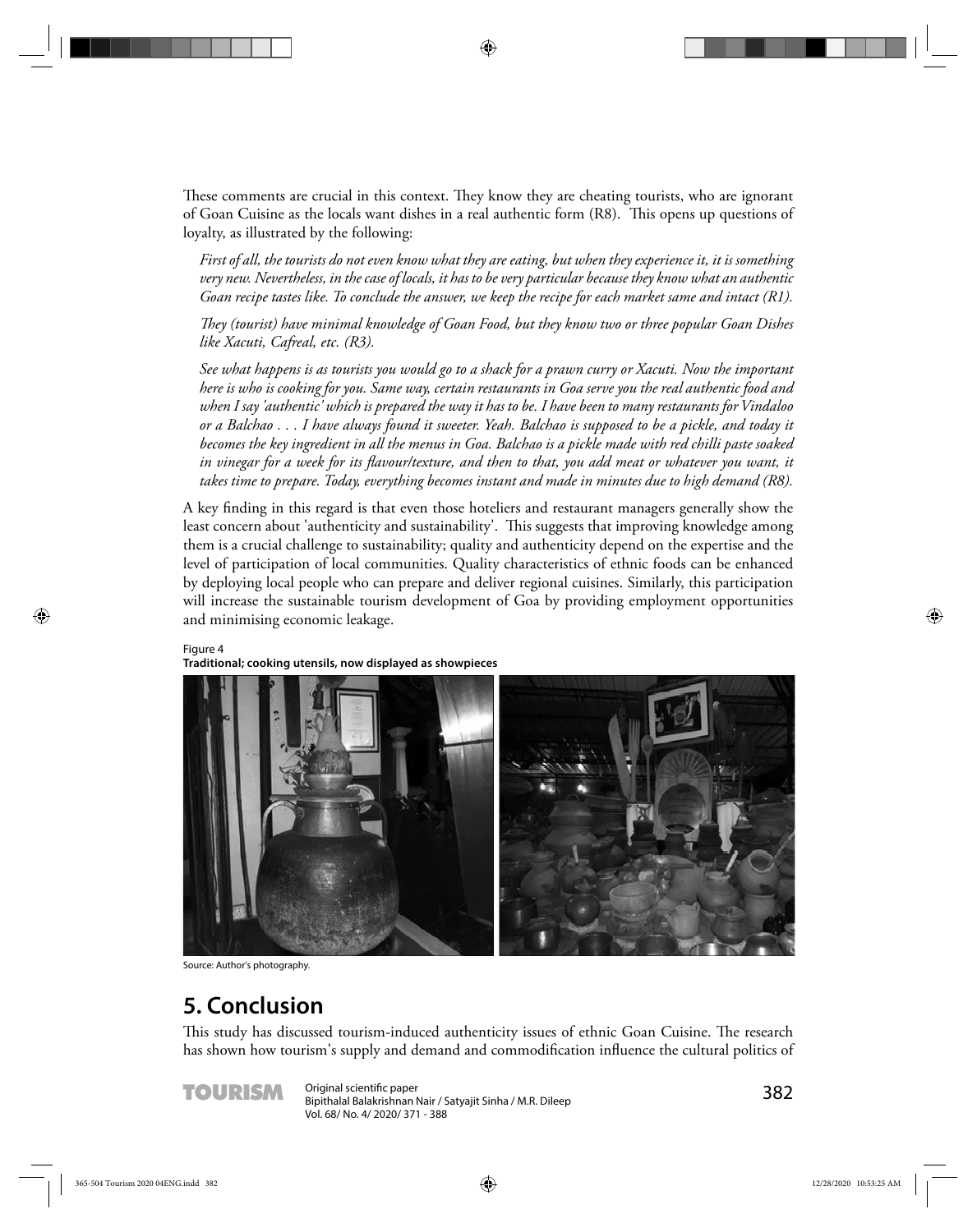a place. This, in turn, highlights power equilibrium through the representation of standard customs and practices, for instance, highlighting the Saraswat and Catholic religious traditions as part of authentic Goan Cuisine. This notion explores "food as a window on the political with the premise that food practices are implicated in a complex field of relationships, expectations, and choices that are contested, negotiated, and often unequal" (Watson & Caldwell, 2005, p. 1). However, the voices of marginalised ethnic communities such as the Goan Muslim are not in the gastronomic tourism map of Goa. Participants interviewed consider the tourism system that shapes current dining practices to be under the power of authorities who do not listen to the voices of those working in the field of gastronomy. As a result, the commercialisation of *authentic ethnic establishments* can successfully sell 'original' Goan foods by neglecting *others*.

This explorative study opens the issues of authenticity and the dangers behind unauthentic while marketing 'ethnicity' through tourism. Similarly, we argue that the tendency to present a commercialised replica of an authentic dish that meets the expectations of tourists by changing the traditional way of preparation or the combination of ingredients. This formation of touristified versions and blending of Goan Cuisine attracts an ample number of criticisms. However, this practice of staged authenticity is not uncommon in tourism.

Unlike physical tourist attractions, "food itself is complex, intertwined with all aspects of life, and carries multiple meanings" (Long, 2018, p. 23). Like other intangible charms, local cuisines are shaped by commodification to cope with market pressure. At this juncture, we point out the dangers behind the inauthentic practices of sidelining traditional cooking practices through the framework of sustainability. This study identified several issues that cause a severe impact on the local community. The most important relate to the socio-economic systems of Goa. Touristified versions of cuisines often weaken the employment prospects of residents, who are the experts in making traditional foods. We identified many areas that are overpopulated by foreign cooks, who they are diligently creating their versions of Goan cuisines; furthermore, conventional cooking utensils are now positioned as objects for tourist gaze. Moreover, the preparation, presentation, and combination of ingredients are drastically affected by commercialisation, which undeniably impacts how 'authentic ethnic' restaurants in the region are tagged (Özdemir & Seyitoğlu, 2017).

This paper widens current knowledge by furthering the understanding of authenticity issues in local communities, which is an under-researched area (Muhammad et al., 2017; Zhang et al., 2019). This study values the ethnic cuisine and recognises the food as a cultural icon, where trans-local and transregional societal representativeness merges and are reshaped. Therefore, in a postcolonial, multi-cultural space, food is a political element that showcases the dominant power which overrides and authorises the system. This study delivers some practical insights into the tourism industry by emphasising how imperative it is for tourism to monitor the over-commodification of a place and culture to ensure sustainable tourism development by preserving attractions and empowering local communities. For example, the unemployment of local cooks and low demand for traditional ingredients will affect the local economy. As opined by Zhang et al. (2019, p. 3437), "the sustainability of rural development, both economic and environmental, has been increasingly linking to local food, which plays an indispensable role by preserving traditional culture, attracting tourists, and supporting the regional economy".

Although this study has several theoretical and managerial implications for food authenticity and tourism, it has limitations that can be addressed in future research. Firstly, the current study identified the possible dangers of being unauthentic and its impacts on the local community, which is an area where the future research must be concentrated on as the part of 'responsible production and consumption'.

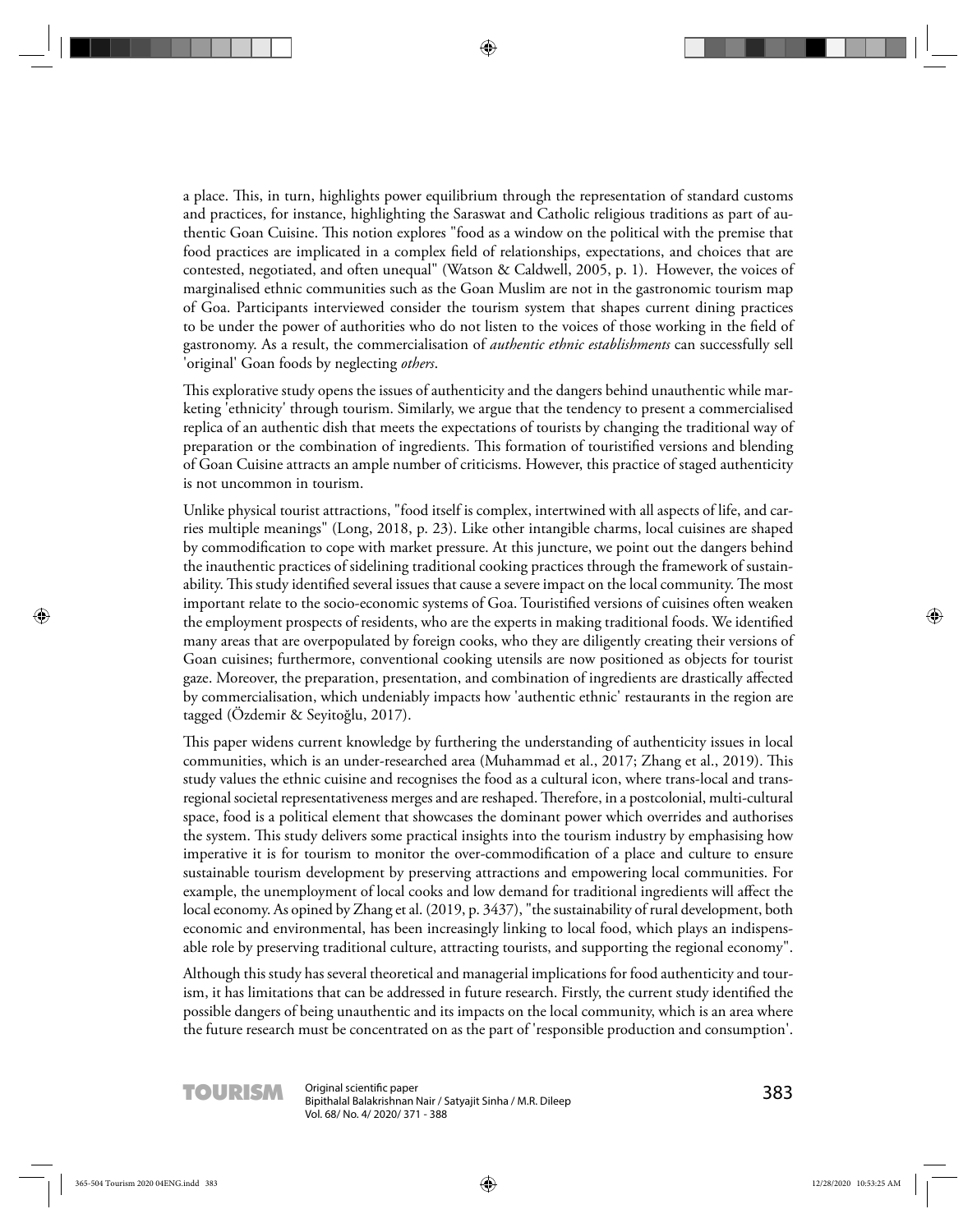Secondly, this study did not examine the famous shacks in Goa. Accordingly, this can be considered for future studies to understand the role of popular street food establishments to alter traditional cuisine as part of staged authenticity or over commodification. Finally, the researchers collected data individually from each participant; however, it is more prolific to include focus group discussion to get a holistic, contextual understanding.

Future research can explore the possible dangers of being inauthentic in tourism aspects (ethnic Goan Cuisine as an example) and its impacts on the local community. This is an issue where more research needed to develop further the links between inclusive tourism and responsible production and c ntic Goan F&B providers. This inclusion into future studies will promote understanding of the role of popular street food establishments in altering traditional cuisines as part of staged authenticity or over commodification.

#### Acknowledgment

The research was conducted with the support of the 2020 Woosong University in-school academic research grant.

## **References**

- Ab Karim, S., & Chi, C. (2010). Culinary tourism as a destination attraction: An empirical examination of destination's food image. Journal of Hospitality Marketing & Management, 19(6), 531–555.
- Agyeiwaah, E., Otoo, F., Suntikul, W., & Huang, W. (2018). Understanding culinary tourist motivation, experience, satisfaction, and loyalty using a structural approach. Journal of Travel & Tourism Marketing, 36(3), 295–313.
- Antón, C., Camarero, C., Laguna, M., & Buhalis, D. (2019). Impacts of authenticity, degree of adaptation and cultural contrast on travellers' memorable gastronomy experiences. Journal of Hospitality Marketing & Management, 28(7), 743–764.
- Beer, S. (2008). Authenticity and food experience Commercial and academic perspectives. Journal of Foodservice, 19(3), 153–163.
- Bertan, S. (2020). Restaurant rankings factors in gastronomy tourism. Tourism: An International Interdisciplinary Journal, 68(1), 34–42.
- Blaer, M., Frost, W., & Laing, J. (2020). The future of travel writing: Interactivity, personal branding and power. Tourism Management, 77, 104009.
- Boniface, P. (2003). Tasting tourism: Travelling for food and drink (1st ed.). Aldershot: Ashgate Publishing Ltd.
- Brochado, A., Troilo, M., Rodrigues, H., & Oliveira-Brochado, F. (2019). Dimensions of wine hotel experiences shared online. International Journal Of Wine Business Research, 32(1), 59–77.
- Chen, Q., & Huang, R. (2018). Understanding the role of local food in sustaining Chinese destinations. Current Issues in Tourism, 22(5), 544–560.
- Chen, Y. (2011). Ethnic politics in the framing of national cuisine. Food, Culture & Society, 14(3), 315–333.
- Chhabra, D. (2010). Back to the past: A sub–segment of Generation Y's perceptions of authenticity. Journal of Sustainable Tourism, 18(6), 793–809.
- Chhabra, D. (2019). Authenticity and the authentication of heritage: Dialogical perceptiveness. Journal of Heritage Tourism, 14(5–6), 389–395.
- Chhabra, D., Healy, R., & Sills, E. (2003). Staged authenticity and heritage tourism. Annals of Tourism Research, 30(3),702–719.
- Chhabra, D., Lee, W., Zhao, S., & Scott, K. (2013). Marketing of ethnic food experiences: Authentication analysis of Indian cuisine abroad. Journal of Heritage Tourism, 8(2–3), 145–157.
- Chiang, B., & Cheng, J. (2018). Chinese capital and Chinese cultural capital: A case study of Singkawang, West Kalimantan, Indonesia. The Sociology Of Chinese Capitalism In Southeast Asia, 315–330.

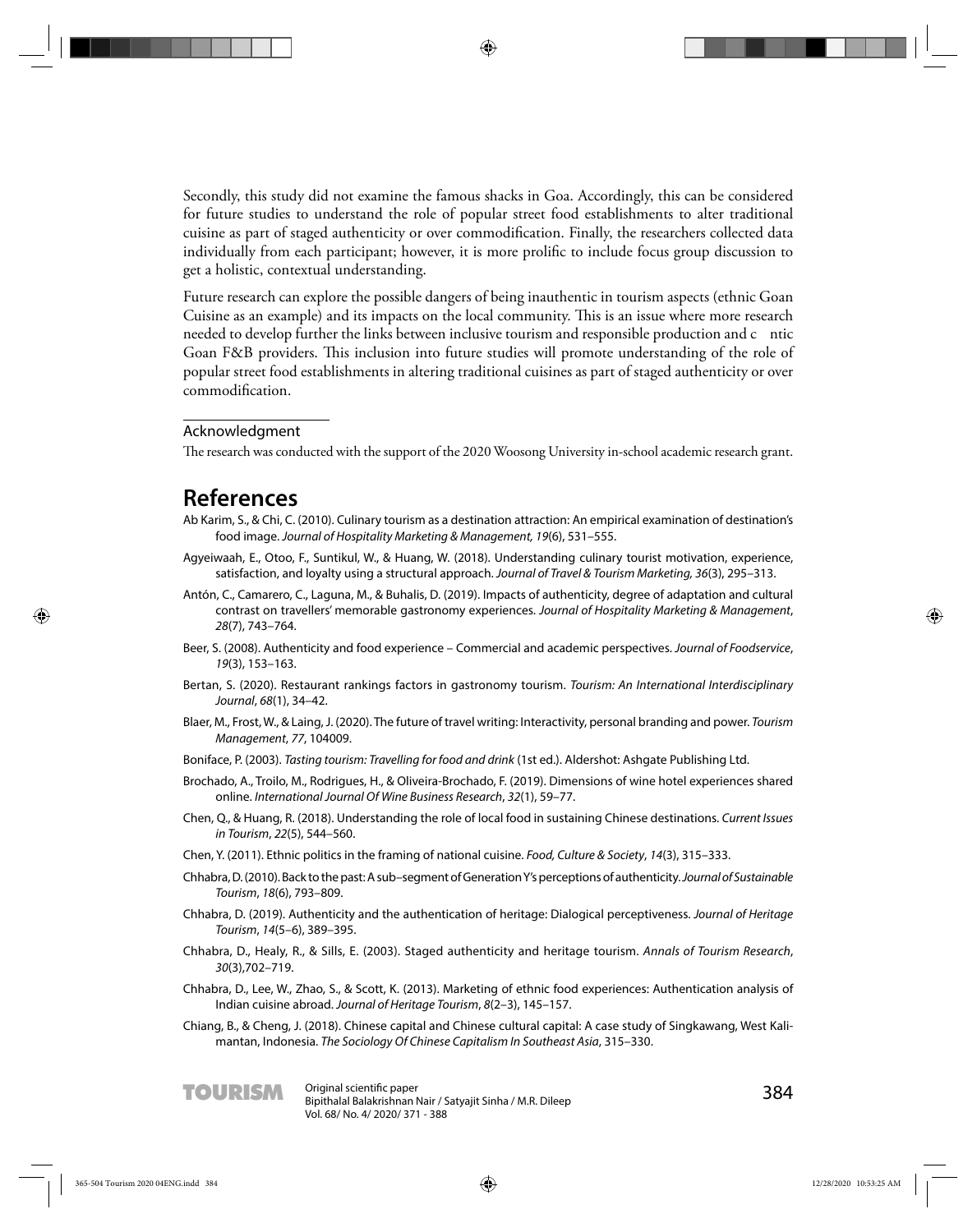Cohen, E., & Avieli, N. (2004). Food in tourism. Annals of Tourism Research, 31(4), 755–778.

Cohen, E. (1988). Authenticity and commoditisation in tourism. Annals of Tourism Research, 15(3), 371–386.

Cohen, E. (2002). Authenticity, equity and sustainability in tourism. Journal of Sustainable Tourism, 10(4), 267–276.

Cole, S. (2007). Beyond authenticity and commodification. Annals of Tourism Research, 34(4), 943-960.

Crang, M. (1997). Picturing practices: research through the tourist gaze. Progress in Human Geography, 21(3), 359–373.

- Culler, J. (1981). Semiotics of tourism. The American Journal of Semiotics, 1(1), 127–140.
- Du Rand, G., Booysen, I., & Atkison, D. (2016). Culinary mapping and tourism development in South Africa's Karoo region. Retrieved 12 April 2020, from http://hdl.handle.net/2263/61048
- Egger, I., Lei, S., & Wassler, P. (2020). Digital free tourism An exploratory study of tourist motivations. Tourism Management, 79, 104098.
- Esterik, P. (2018). Culinary colonialism and Thai cuisine: The taste of crypto–colonial power [online]. Arrow.tudublin.ie. Retrieved February 7, 2020, from https://arrow.tudublin.ie/cgi/viewcontent.cgi?article=1140&context=dgs
- Etikan, I., Musa, S., & Alkassim, R. (2016). Comparison of convenience sampling and purposive sampling. American Journal of Theoretical and Applied Statistics, 5(1), 1.
- Everett, S., & Aitchison, C. (2008). The role of food tourism in sustaining regional identity: A case study of Cornwall, South West England. Journal of Sustainable Tourism, 16(2), 150–167.
- Faisal, A., Albrecht, J., & Coetzee, W. (2020). (Re)creating spaces for tourism: Spatial effects of the 2010/2011 Christchurch earthquakes. Tourism Management, 80, 104102.
- Falleiro, S. (2015). The economic and socio–cultural balance sheet of tourism in Goa: Future options. International Journal of Scientifi c and Research Publications, 5(2), 2250–3153.
- Fields, D. (2007). Determinants of follower perceptions of a leader's authenticity and integrity. European Management Journal, 25(3), 195–206.
- Frochot, I. (2003). An analysis of regional positioning and its associated food images in French tourism brochures. In C. M. Hall (Ed.), Wine, food, and tourism marketing (pp. 77–96). New York, NY: The Haworth Hospitality Press.
- Frost, W. (2006). From diggers to baristas: Tourist shopping villages in the Victorian Goldfields. Journal of Hospitality and Tourism Management, 13(2), 136–143.
- Fusté-Forné, F. (2019). Food for tourists: A need or a pleasure? Tourism: An International Interdisciplinary Journal, 67(1), 87–89.
- Given, L. (2015). 100 questions (and answers) about qualitative research (1st ed., pp. 103–106). Los Angeles, California: SAGE.
- Green, G., & Dougherty, M. (2008). Localising linkages for food and tourism: Culinary tourism as a community development strategy. Community Development, 39(3), 148–158.
- Greenwood, D. (1977). Culture by the pound: An anthropological perspective on tourism as cultural commoditization. In V. Smith (Ed.), Hosts and guests: The anthropology of tourism (1st ed., pp. 171–185.). Philadelphia: University of Pennsylvania Press.
- Gupta, V., & Sajnani, M. (2019). A study on the influence of street food authenticity and degree of their variations on the tourists' overall destination experiences. British Food Journal (ahead-of-print).

Halewood, C., & Hannam, K. (2001). Viking heritage tourism. Annals of Tourism Research, 28(3), 565–580.

- Hall, C. (2006). Introduction: Culinary tourism and regional development: From slow food to slow tourism? Tourism Review International, 9(4), 303–305.
- Hall, C. (2019). Improving the recipe for culinary and food tourism? The need for a new menu. Tourism Recreation Research, 1–4.
- Hall, C., Sharples, L., Mitchell, R., Macionis, N., & Cambourne, B. (2003). Food tourism around the world (1st ed.). Butterworth–Heinemann.
- Handszuh, H. (2000).Local food in tourism policies. Paper presented at the International Conference on Local Food and Tourism, Larnaka, Cyprus

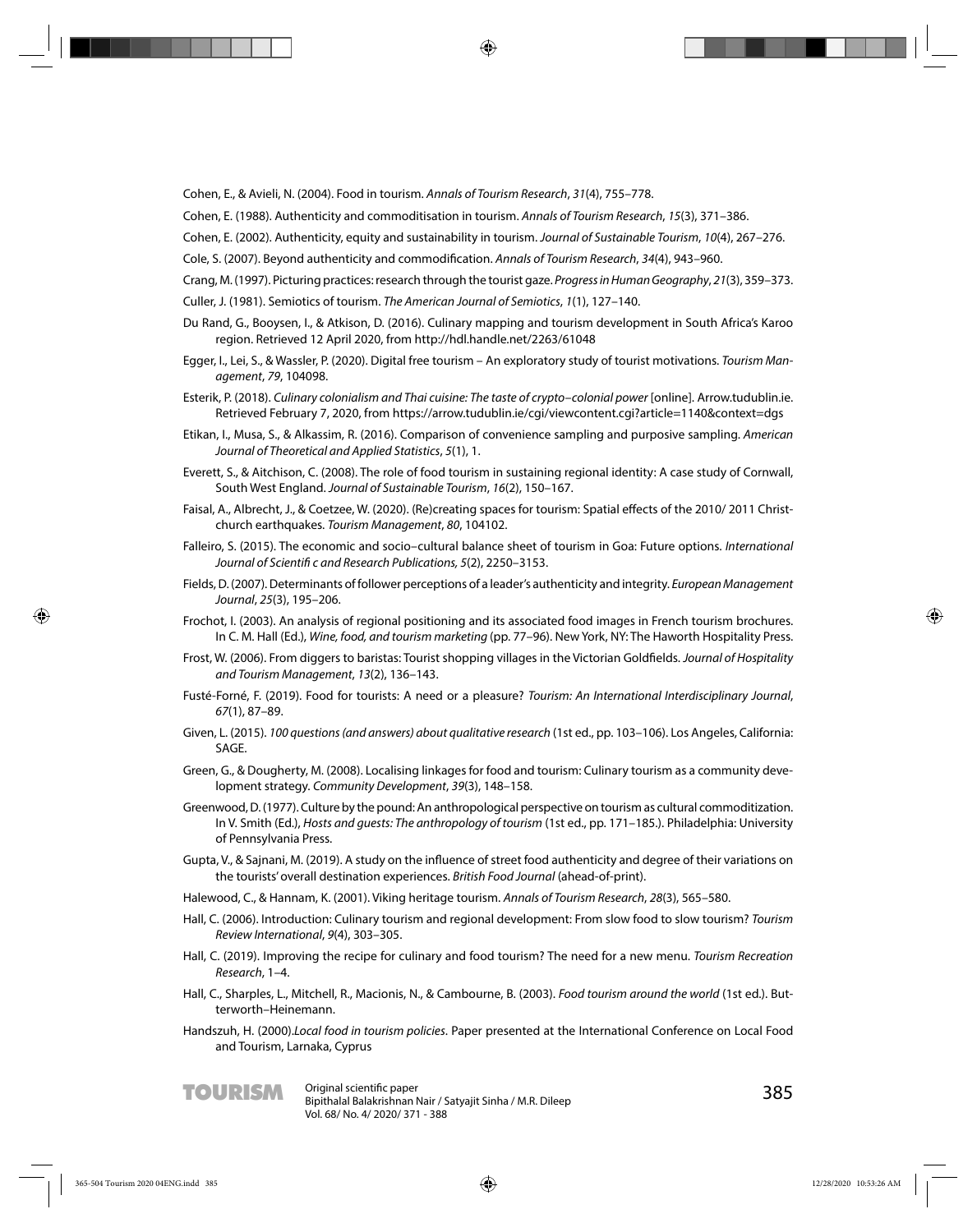- Harrington, R., & Ottenbacher, M. (2010). Culinary tourism—A case study of the gastronomic capital. Journal of Culinary Science & Technology, 8(1), 14–32.
- Harrington, R. (2005). The wine and food pairing process. Journal of Culinary Science & Technology, 4(1), 101–112.
- Hayley, B. (2019). Is what you are seeing 'real'? Examples of staged authenticity in tourism | Lifeasabutterfly. Lifeasabutterfly. Retrieved January 7, 2020 from https://www.lifeasabutterfly.com/staged-authenticity-examples/
- Henderson, J. (2004). Food as a tourism resource: A view from Singapore. Tourism Recreation Research, 29(3), 69–74.
- Horng, J., & Tsai, C. (2011). Culinary tourism strategic development: An Asia-Pacific perspective. International Journal of Tourism Research, 14(1), 40–55.
- Horng, J., & Tsai, C. (2012). Constructing indicators of culinary tourism strategy: An application of resource–based theory. Journal of Travel & Tourism Marketing, 29(8), 796–816.
- Hsu, T., Tsai, Y., & Wu, H. (2009). The preference analysis for tourist choice of destination: A case study of Taiwan. Tourism Management, 30(2), 288–297.
- Jamshed, S. (2014). Qualitative research method Interviewing and observation. Journal of Basic and Clinical Pharmacy, 5(4), 87.
- Jang, S., & Eves, A. (2019). Tourism and tourism at home: A qualitative study of relationships between tourism and ethnic restaurants. Journal of tourism and hospitality management, 7(1). 169–185
- Jang, S., Ha, J., & Park, K. (2012). Effects of ethnic authenticity: Investigating Korean restaurant customers in the U.S. International Journal Of Hospitality Management, 31(3), 990–1003.
- Keiningham, T., He, Z., Hillebrand, B., Jang, J., Suess, C., & Wu, L. (2019). Creating innovation that drives authenticity. Journal Of Service Management, 30(3), 369–391.
- Kivela, J., & Crotts, J. (2009). Understanding travelers' experiences of gastronomy through etymology and narration. Journal of Hospitality & Tourism Research, 33(2), 161–192.
- Krystallis, A. (2017). The concept of authenticity and its relevance to consumers: Country and place branding in the context of food authenticity. In C.A. Georgiou & G. P. Danezis (Eds.), Food authentication: Management, analysis and regulation (pp. 27–84). Chichester, UK: John Wiley & Sons.
- Lee, H., Chiang, H., & Kuo, H. (2018). Relationship between authentic leadership and nurses' intent to leave: The mediating role of the work environment and burnout. Journal of Nursing Management, 27(1), 52–65.
- Lego Muñoz, C., & Wood, N. (2009). A recipe for success: Understanding regional perceptions of authenticity in themed restaurants. International Journal of Culture, Tourism and Hospitality Research, 3(3), 269–280.
- Li, F., & Ryan, C. (2014). Chinese tourists' motivations and satisfaction of visiting North Korea. Asia Pacific Journal of Tourism Research, 20(12), 1313–1331.
- Long, L. (2018). Cultural politics in culinary tourism with ethnic foods. Revista De Administração De Empresas, 58(3), 316–324.
- Lu, A., Gursoy, D., & Lu, C. (2015). Authenticity perceptions, brand equity and brand choice intention: The case of ethnic restaurants. International Journal of Hospitality Management, 50, 36–45.
- Lu, L., & Gursoy, D. (2017). Does offering an organic food menu help restaurant excel in competition? An examination of diners' decision–making. International Journal of Hospitality Management, 63, 72–81.
- Lupu, C., Brochado, A., & Stoleriu, O. (2018). Visitor experiences at UNESCO monasteries in Northeast Romania. Journal of Heritage Tourism, 14(2), 150–165.
- MacCannell, D. (1973). Staged authenticity: Arrangements of social space in tourist settings. American Journal of Sociology, 79(3), 589–603.
- MacCannell, D. (1976). The tourist (1st ed.). New York: Shocken.
- Mantecón, A., & Huete, R. (2007). The role of authenticity in tourism planning: Empirical findings from southeast Spain. Tourism: An International Interdisciplinary Journal, 55(3), 323–333.
- Mitchell, R., & Hall, C. (2003). Consuming tourists: Food tourism consumer behavior. In C. M. Hall, L. Sharples, R. Mitchell, & B. Cambourne (Eds.), Food tourism around the world: Development, management and markets (pp. 72–92). Oxford: Butterworth–Heinemann

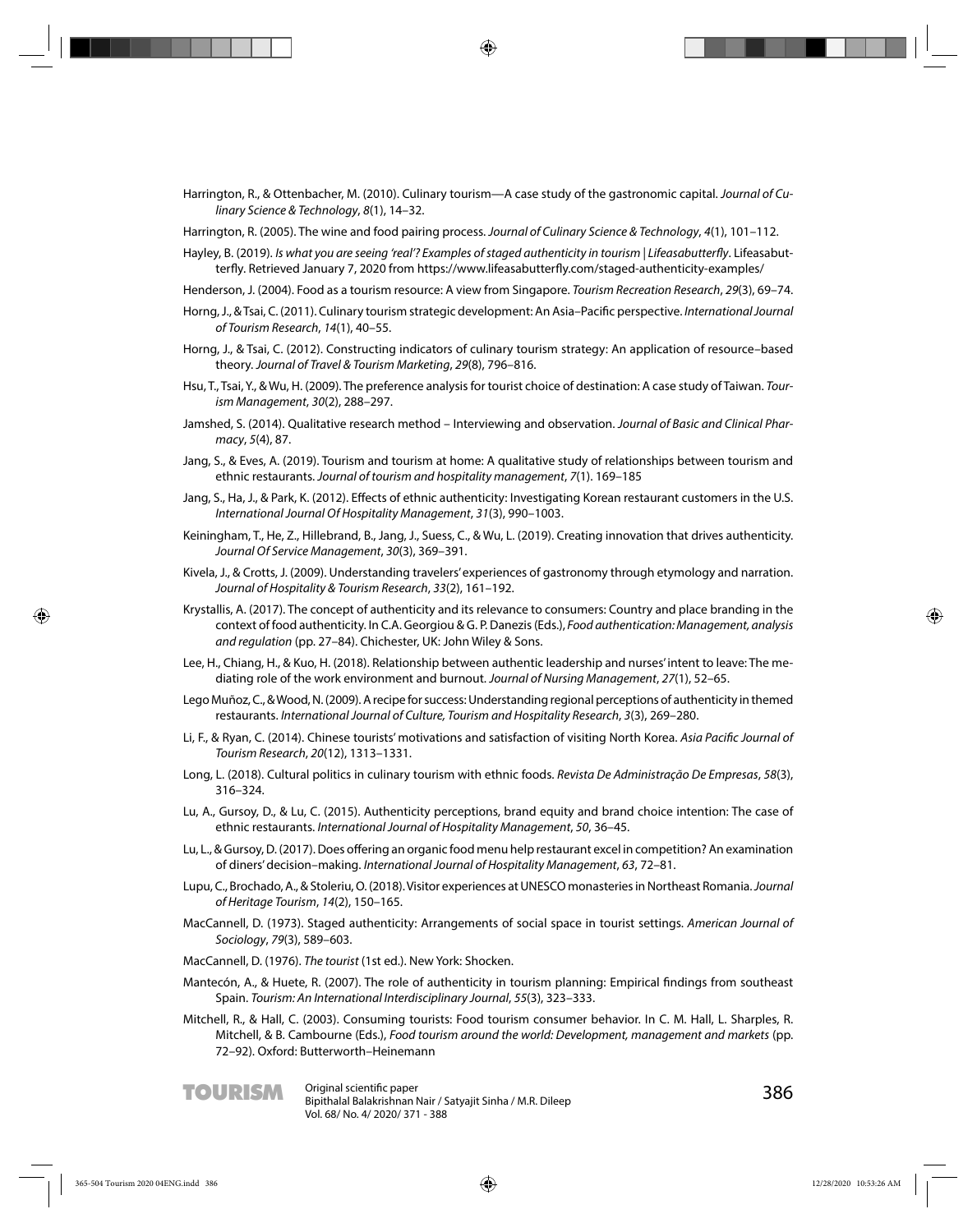- Muhammad, K., Ahmad, J., Rho, S., & Baik, S. (2017). Image steganography for authenticity of visual contents in social networks. Multimedia Tools and Applications, 76(18), 18985–19004.
- Nair, B. (2017). The politics of tourism representations: Discourse analysis of British travel brochures about incredible India. Journal of Advanced Research in Social Sciences and Humanities, 2(4), 230–236.
- Nandy, A. (2003). Ethnic cuisine: The significant `other'. India International Centre Quarterly, 24(3/4), 246-251.
- Nichele, E. (2019). All about authenticity? TripAdvisor customer evaluations of an Italian dining experience:The case of lower–scale restaurants in Lancaster, UK [Doctoral dissertation]. Lancaster university.
- Okumus, B., Okumus, F., & McKercher, B. (2007). Incorporating local and international cuisines in the marketing of tourism destinations: The cases of Hong Kong and Turkey. Tourism Management, 28(1), 253-261.
- Özdemir, B., & Seyitoğlu, F. (2017). A conceptual study of gastronomical quests of tourists: Authenticity or safety and comfort? Tourism Management Perspectives, 23, 1–7.
- Patton, M. (2002). Two decades of developments in qualitative inquiry. Qualitative Social Work: Research and Practice, 1(3), 261–283.
- Peterson, R. (2005). In search of authenticity. Journal of Management Studies, 42(5), 1083–1098.
- Povey, C. (2011). Gastronomy and tourism. In P. Robinson, S. Heitmann & P. Dieke (Eds.), Research themes for tourism (1st ed., pp. 233–254). Oxford: CABI.
- Qi, S., & Chen, N. (2019). Understanding Macao's destination image through user–generated content. Journal of China Tourism Research, 15(4), 503–519.
- Quan, S., & Wang, N. (2004). Towards a structural model of the tourist experience: An illustration from food experiences in tourism. Tourism Management, 25(3), 297–305.
- Ransley, P. (2019). Goa and its tourism. Retrieved April 12, 2020, from https://s3.amazonaws.com/academia.edu.documents/32113209/Goa\_and\_its\_tourism-publication.pdf?response-content
- Robinson, R., & Clifford, C. (2012). Authenticity and festival foodservice experiences. Annals of Tourism Research, 39(2), 571–600.
- Sari, F., & Nazli, M. (2019). Discovering the food travel preferences of university students. Tourism: An International Interdisciplinary Journal, 67(1), 47–58.
- Saunders, B., Sim, J., Kingstone, T., Baker, S., Waterfield, J., & Bartlam, B. (2018). Saturation in qualitative research: Exploring its conceptualisation and operationalisation. Quality & Quantity, 52(4), 1893–1907.
- Sedmak, G., & Mihalič, T. (2008). Authenticity in mature seaside resorts. Annals of Tourism Research, 35(4), 1007–1031.
- Sims, R. (2009). Food, place and authenticity: Local food and the sustainable tourism experience. Journal of Sustainable Tourism, 17(3), 321–336.
- Slow Food. (2017). Tourism threatens traditional cuisine of Goa Slow food international. Retrieved April 12, 2020, from https://www.slowfood.com/tourism–threatens-traditional-cuisine-of-goa/
- Smith, N. (2009). Commodification in law: Ideologies, intrackabilities, and hyperboles. Continental Philosophy Review, 42(1), 101–129.
- Smith, S., & Xiao, H. (2008). Culinary tourism supply chains: A preliminary examination. Journal of Travel Research, 46(3), 289–299.
- Sukalakamala, P., & Boyce, J. (2007). Customer perceptions for expectations and acceptance of an authentic dining experience in Thai restaurants. Journal of Foodservice, 18(2), 69–75.
- Tan, K., & Mura, P. (2019). "Exotic colonialism" in the age of the Asian traveler. Tourism Analysis, 24(2), 243–248.
- Taylor, J. (2001). Authenticity and sincerity in tourism. Annals of Tourism Research, 28(1), 7–26.
- Thompson, M., & Prideaux, B. (2009). Developing a food and wine segmentation and classifying destinations based on their food and wine sectors. Advances in Hospitality and Leisure, 5, 163–183.
- Timothy, D., & Ron, A. (2013). Understanding heritage cuisines and tourism: Identity, image, authenticity, and change. Journal of Heritage Tourism, 8(2–3), 99–104.